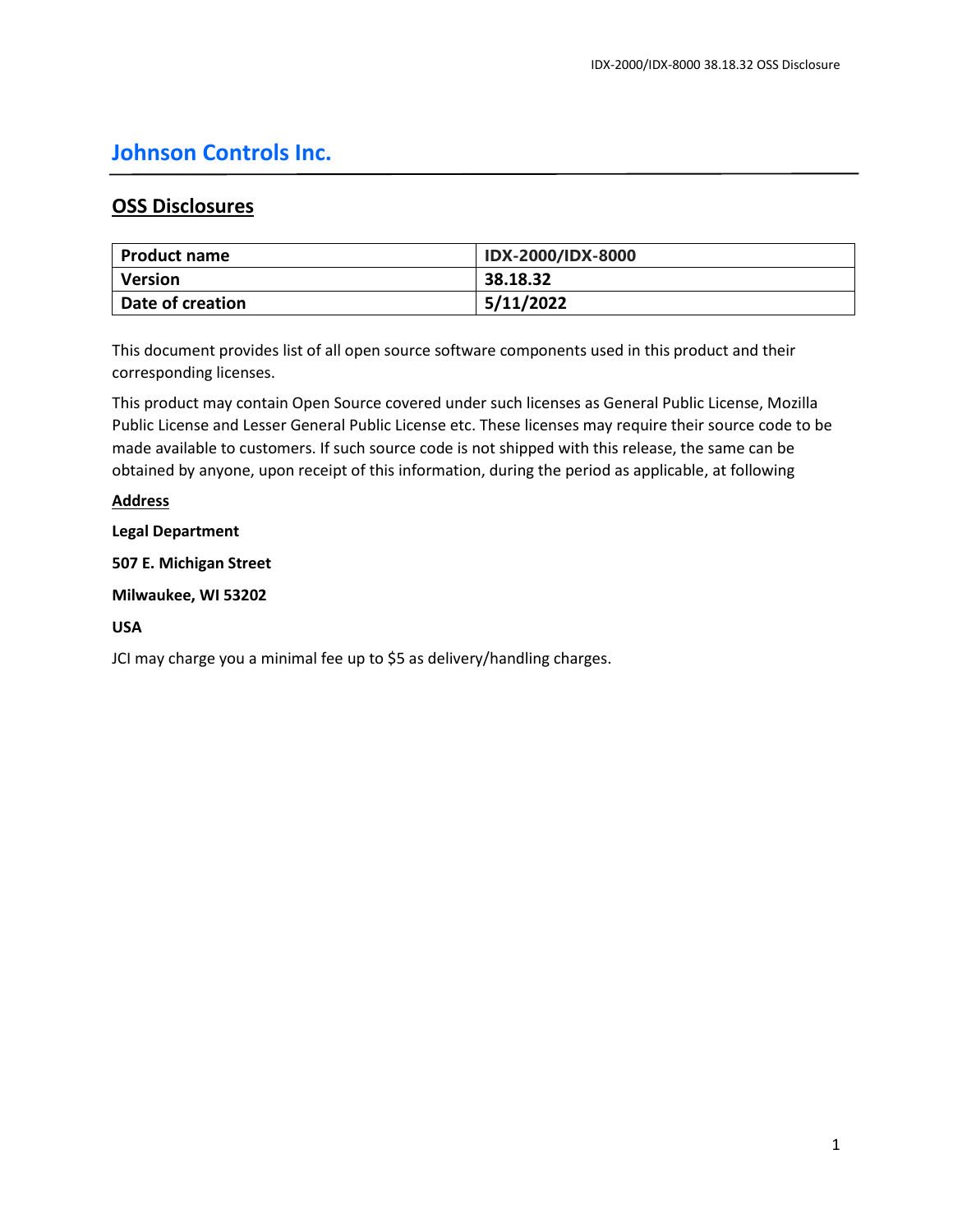# **Open source software Components**

| <b>Component Name</b>       | <b>Version</b> | License             |
|-----------------------------|----------------|---------------------|
| <b>BusyBox</b>              | 1.20.2         | GPL                 |
| coinor-csdp                 | $6.1.1 - 1$    | CPL                 |
| curl                        | 7.54.1         | MIT                 |
| dropbear                    | 2017.75-7      | MIT                 |
| Dropbear SSH                | 2016.74        | MIT                 |
| glibc-utils-32bit-debuginfo | 2.26           | $LGPL-2.1+$         |
| libcurl                     |                | MIT                 |
| libcurl4                    | $7.77.0 - 1$   | MIT                 |
| libjansson4-32bit           | 2.9            | MIT                 |
| libmxml1-32bit              | 2.10           | $LGPL-2.1+$         |
| libpaho-mqtt1               | 1.3.1          | $EPL-1.0$           |
|                             |                | BSD-3-Clause        |
| libprotobuf-c               | v1.2.1         | BSD-2c              |
| Linux Kernel                | 2.6.35         | GPL                 |
| OpenSSH                     | Intermediate   | <b>BSD</b>          |
| OpenSSL                     | Intermediate   | Apache-2.0          |
| portmap                     | $6.0 - 4$      | BSD-4c              |
| sysfsutils                  | $2.1.0 - 2$    | LGPL-2.1            |
| sysfsutils-debuginfo        | 2.1.0          | $LGPL-2.1+$         |
| sysfsutils-devel            | 2.1.0          | $LGPL-2.1+$         |
| zlib                        | 1.2.3          | <b>ZLIB License</b> |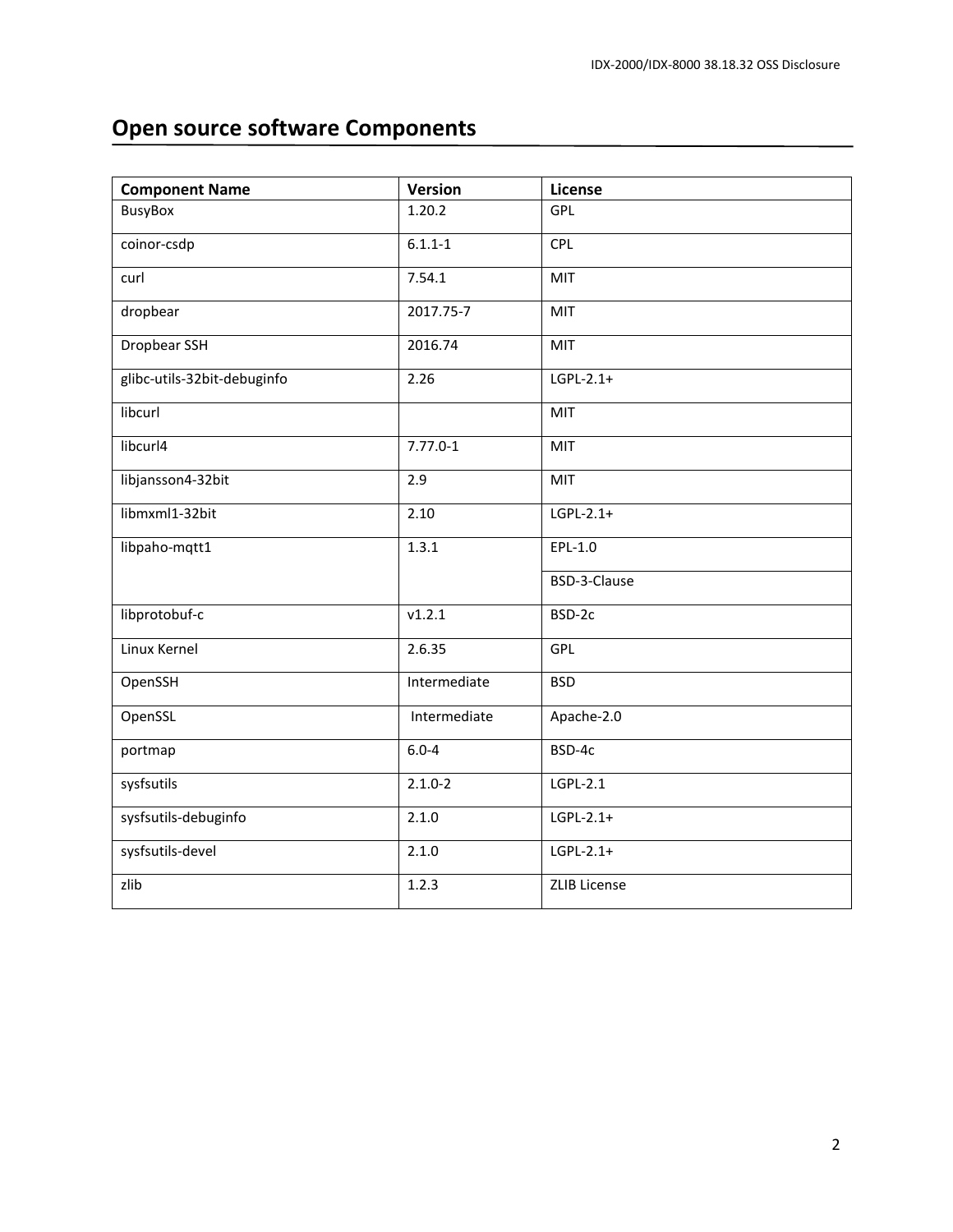# **Licenses**

#### **Apache 2. 0**

 Apache License Version 2.0, January 2004 http://www.apache.org/licenses/

TERMS AND CONDITIONS FOR USE, REPRODUCTION, AND DISTRIBUTION

1. Definitions.

 "License" shall mean the terms and conditions for use, reproduction, and distribution as defined by Sections 1 through 9 of this document.

 "Licensor" shall mean the copyright owner or entity authorized by the copyright owner that is granting the License.

 "Legal Entity" shall mean the union of the acting entity and all other entities that control, are controlled by, or are under common control with that entity. For the purposes of this definition, "control" means (i) the power, direct or indirect, to cause the direction or management of such entity, whether by contract or otherwise, or (ii) ownership of fifty percent (50%) or more of the outstanding shares, or (iii) beneficial ownership of such entity.

 "You" (or "Your") shall mean an individual or Legal Entity exercising permissions granted by this License.

 "Source" form shall mean the preferred form for making modifications, including but not limited to software source code, documentation source, and configuration files.

 "Object" form shall mean any form resulting from mechanical transformation or translation of a Source form, including but not limited to compiled object code, generated documentation, and conversions to other media types.

 "Work" shall mean the work of authorship, whether in Source or Object form, made available under the License, as indicated by a copyright notice that is included in or attached to the work (an example is provided in the Appendix below).

 "Derivative Works" shall mean any work, whether in Source or Object form, that is based on (or derived from) the Work and for which the editorial revisions, annotations, elaborations, or other modifications represent, as a whole, an original work of authorship. For the purposes of this License, Derivative Works shall not include works that remain separable from, or merely link (or bind by name) to the interfaces of, the Work and Derivative Works thereof.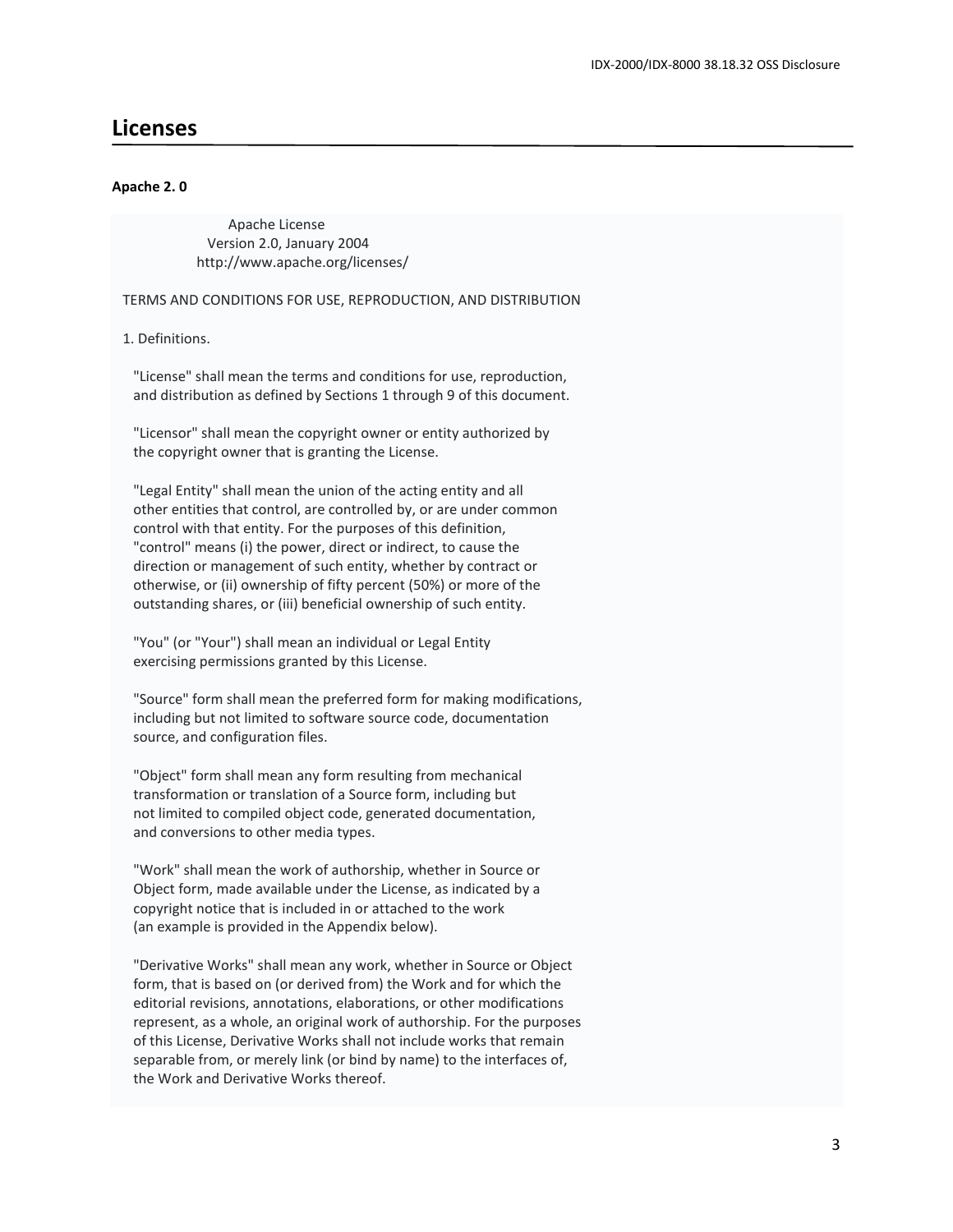"Contribution" shall mean any work of authorship, including the original version of the Work and any modifications or additions to that Work or Derivative Works thereof, that is intentionally submitted to Licensor for inclusion in the Work by the copyright owner or by an individual or Legal Entity authorized to submit on behalf of the copyright owner. For the purposes of this definition, "submitted" means any form of electronic, verbal, or written communication sent to the Licensor or its representatives, including but not limited to communication on electronic mailing lists, source code control systems, and issue tracking systems that are managed by, or on behalf of, the Licensor for the purpose of discussing and improving the Work, but excluding communication that is conspicuously marked or otherwise designated in writing by the copyright owner as "Not a Contribution."

 "Contributor" shall mean Licensor and any individual or Legal Entity on behalf of whom a Contribution has been received by Licensor and subsequently incorporated within the Work.

- 2. Grant of Copyright License. Subject to the terms and conditions of this License, each Contributor hereby grants to You a perpetual, worldwide, non-exclusive, no-charge, royalty-free, irrevocable copyright license to reproduce, prepare Derivative Works of, publicly display, publicly perform, sublicense, and distribute the Work and such Derivative Works in Source or Object form.
- 3. Grant of Patent License. Subject to the terms and conditions of this License, each Contributor hereby grants to You a perpetual, worldwide, non-exclusive, no-charge, royalty-free, irrevocable (except as stated in this section) patent license to make, have made, use, offer to sell, sell, import, and otherwise transfer the Work, where such license applies only to those patent claims licensable by such Contributor that are necessarily infringed by their Contribution(s) alone or by combination of their Contribution(s) with the Work to which such Contribution(s) was submitted. If You institute patent litigation against any entity (including a cross-claim or counterclaim in a lawsuit) alleging that the Work or a Contribution incorporated within the Work constitutes direct or contributory patent infringement, then any patent licenses granted to You under this License for that Work shall terminate as of the date such litigation is filed.
- 4. Redistribution. You may reproduce and distribute copies of the Work or Derivative Works thereof in any medium, with or without modifications, and in Source or Object form, provided that You meet the following conditions:
	- (a) You must give any other recipients of the Work or Derivative Works a copy of this License; and
	- (b) You must cause any modified files to carry prominent notices stating that You changed the files; and
- (c) You must retain, in the Source form of any Derivative Works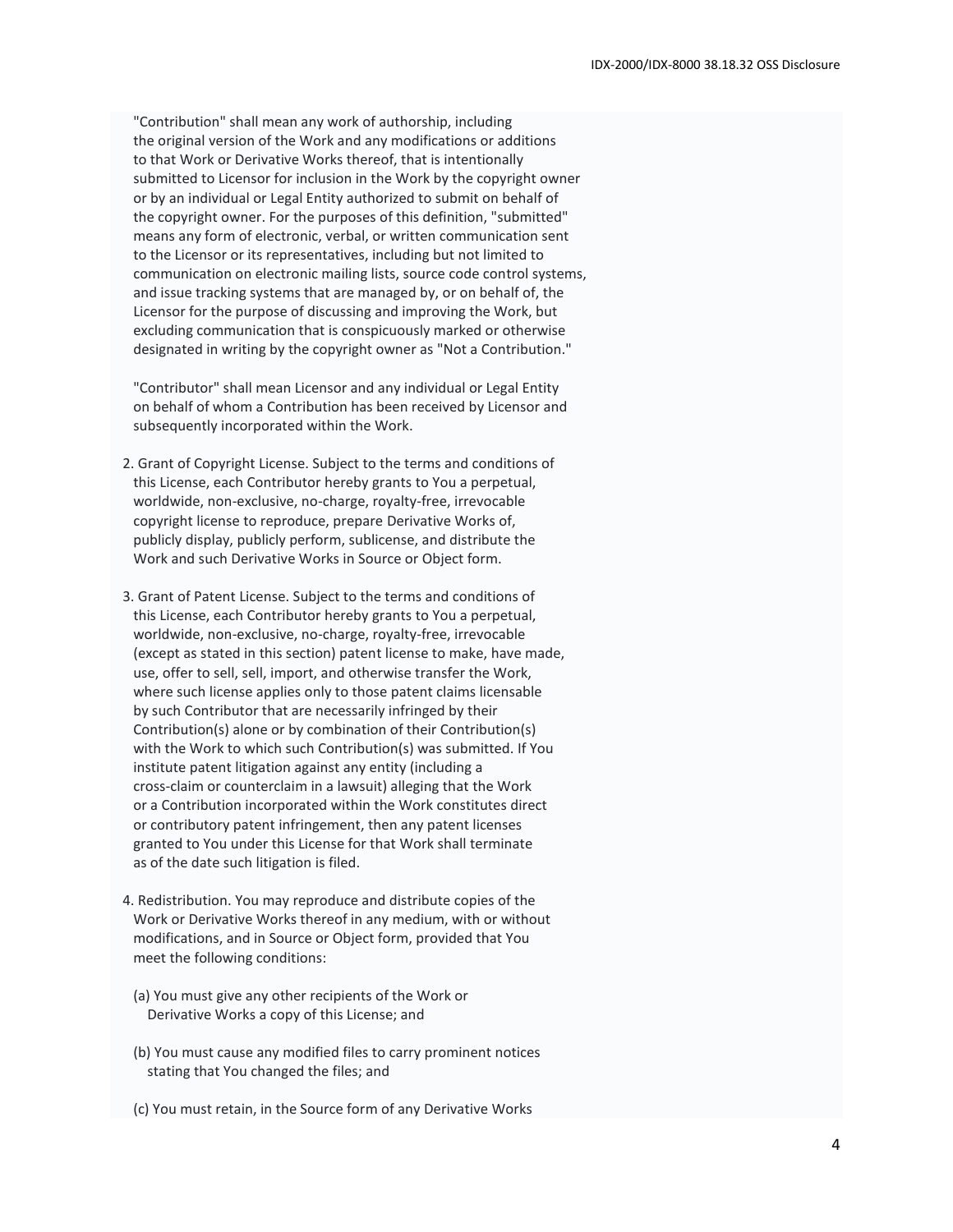that You distribute, all copyright, patent, trademark, and attribution notices from the Source form of the Work, excluding those notices that do not pertain to any part of the Derivative Works; and

 (d) If the Work includes a "NOTICE" text file as part of its distribution, then any Derivative Works that You distribute must include a readable copy of the attribution notices contained within such NOTICE file, excluding those notices that do not pertain to any part of the Derivative Works, in at least one of the following places: within a NOTICE text file distributed as part of the Derivative Works; within the Source form or documentation, if provided along with the Derivative Works; or, within a display generated by the Derivative Works, if and wherever such third-party notices normally appear. The contents of the NOTICE file are for informational purposes only and do not modify the License. You may add Your own attribution notices within Derivative Works that You distribute, alongside or as an addendum to the NOTICE text from the Work, provided that such additional attribution notices cannot be construed as modifying the License.

 You may add Your own copyright statement to Your modifications and may provide additional or different license terms and conditions for use, reproduction, or distribution of Your modifications, or for any such Derivative Works as a whole, provided Your use, reproduction, and distribution of the Work otherwise complies with the conditions stated in this License.

- 5. Submission of Contributions. Unless You explicitly state otherwise, any Contribution intentionally submitted for inclusion in the Work by You to the Licensor shall be under the terms and conditions of this License, without any additional terms or conditions. Notwithstanding the above, nothing herein shall supersede or modify the terms of any separate license agreement you may have executed with Licensor regarding such Contributions.
- 6. Trademarks. This License does not grant permission to use the trade names, trademarks, service marks, or product names of the Licensor, except as required for reasonable and customary use in describing the origin of the Work and reproducing the content of the NOTICE file.
- 7. Disclaimer of Warranty. Unless required by applicable law or agreed to in writing, Licensor provides the Work (and each Contributor provides its Contributions) on an "AS IS" BASIS, WITHOUT WARRANTIES OR CONDITIONS OF ANY KIND, either express or implied, including, without limitation, any warranties or conditions of TITLE, NON-INFRINGEMENT, MERCHANTABILITY, or FITNESS FOR A PARTICULAR PURPOSE. You are solely responsible for determining the appropriateness of using or redistributing the Work and assume any risks associated with Your exercise of permissions under this License.

8. Limitation of Liability. In no event and under no legal theory,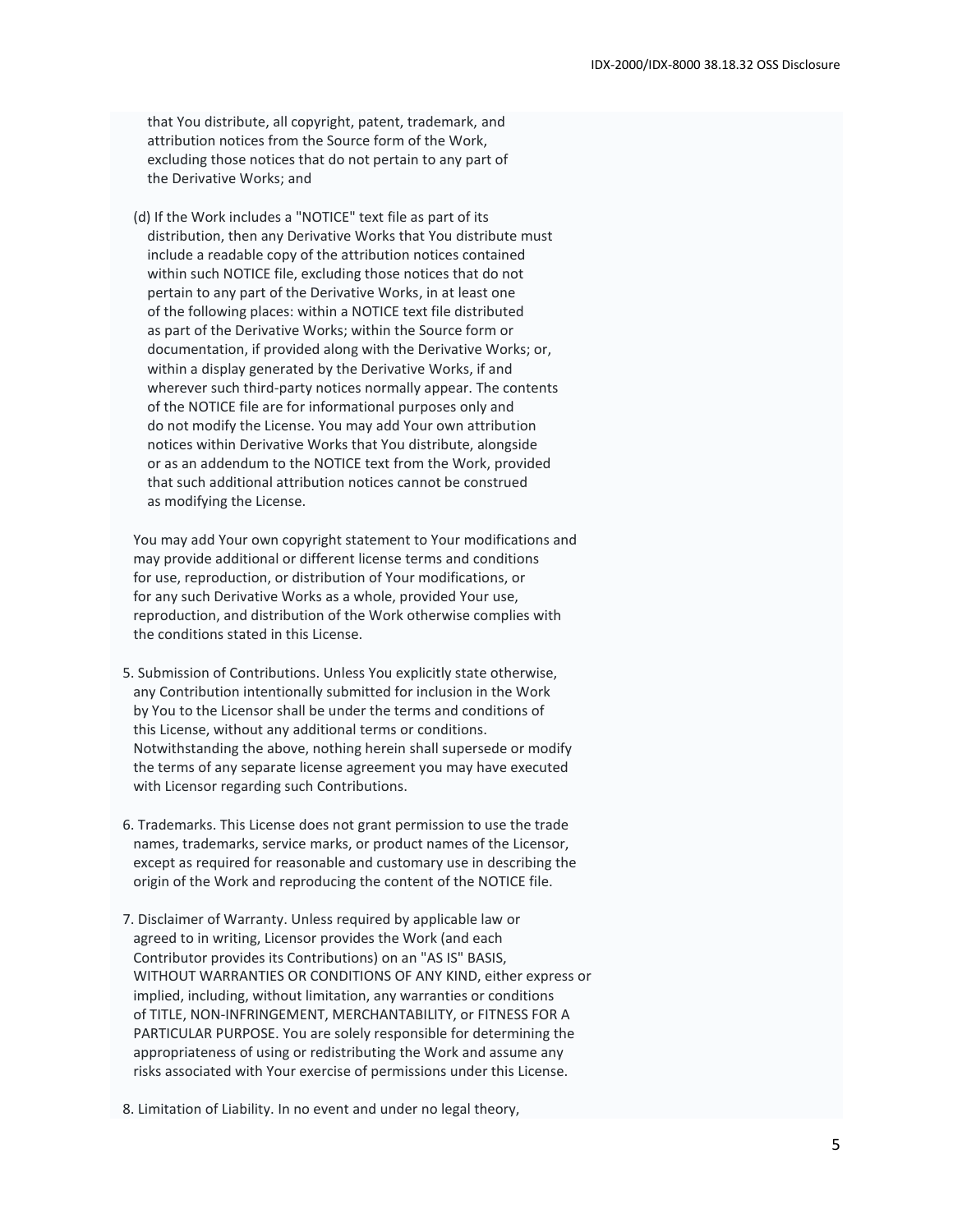whether in tort (including negligence), contract, or otherwise, unless required by applicable law (such as deliberate and grossly negligent acts) or agreed to in writing, shall any Contributor be liable to You for damages, including any direct, indirect, special, incidental, or consequential damages of any character arising as a result of this License or out of the use or inability to use the Work (including but not limited to damages for loss of goodwill, work stoppage, computer failure or malfunction, or any and all other commercial damages or losses), even if such Contributor has been advised of the possibility of such damages.

 9. Accepting Warranty or Additional Liability. While redistributing the Work or Derivative Works thereof, You may choose to offer, and charge a fee for, acceptance of support, warranty, indemnity, or other liability obligations and/or rights consistent with this License. However, in accepting such obligations, You may act only on Your own behalf and on Your sole responsibility, not on behalf of any other Contributor, and only if You agree to indemnify, defend, and hold each Contributor harmless for any liability incurred by, or claims asserted against, such Contributor by reason of your accepting any such warranty or additional liability.

#### END OF TERMS AND CONDITIONS

APPENDIX: How to apply the Apache License to your work.

 To apply the Apache License to your work, attach the following boilerplate notice, with the fields enclosed by brackets "[]" replaced with your own identifying information. (Don't include the brackets!) The text should be enclosed in the appropriate comment syntax for the file format. We also recommend that a file or class name and description of purpose be included on the same "printed page" as the copyright notice for easier identification within third-party archives.

Copyright [yyyy] [name of copyright owner]

 Licensed under the Apache License, Version 2.0 (the "License"); you may not use this file except in compliance with the License. You may obtain a copy of the License at

http://www.apache.org/licenses/LICENSE-2.0

 Unless required by applicable law or agreed to in writing, software distributed under the License is distributed on an "AS IS" BASIS, WITHOUT WARRANTIES OR CONDITIONS OF ANY KIND, either express or implied. See the License for the specific language governing permissions and limitations under the License.

#### **MIT license**

Permission is hereby granted, free of charge, to any person obtaining a copy of this software and associated documentation files (the "Software"), to deal in the Software without restriction, including without limitation the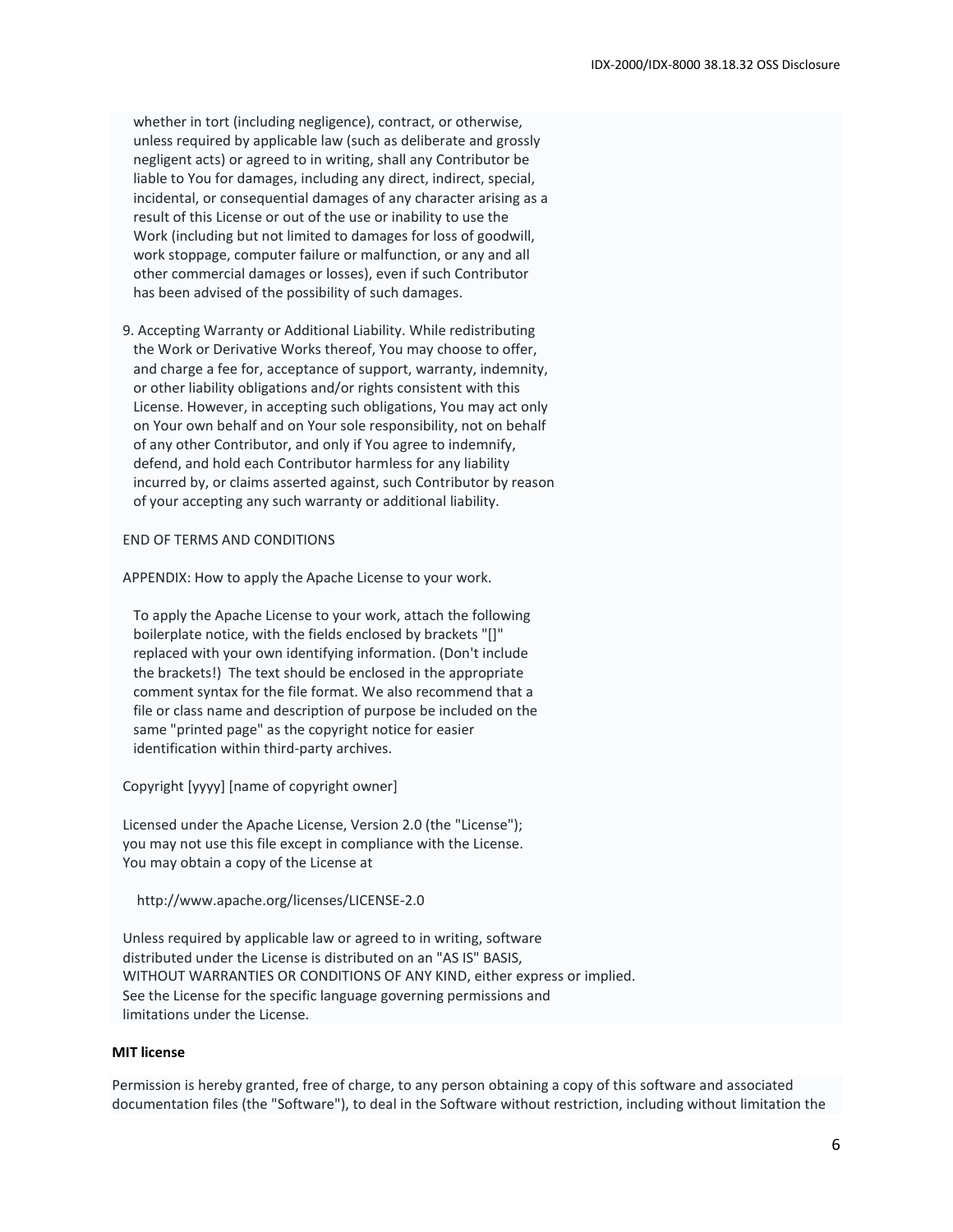rights to use, copy, modify, merge, publish, distribute, sublicense, and/or sell copies of the Software, and to permit persons to whom the Software is furnished to do so, subject to the following conditions:

The above copyright notice and this permission notice shall be included in all copies or substantial portions of the Software.

THE SOFTWARE IS PROVIDED "AS IS", WITHOUT WARRANTY OF ANY KIND, EXPRESS OR IMPLIED, INCLUDING BUT NOT LIMITED TO THE WARRANTIES OF MERCHANTABILITY, FITNESS FOR A PARTICULAR PURPOSE AND NONINFRINGEMENT. IN NO EVENT SHALL THE AUTHORS OR COPYRIGHT HOLDERS BE LIABLE FOR ANY CLAIM, DAMAGES OR OTHER LIABILITY, WHETHER IN AN ACTION OF CONTRACT, TORT OR OTHERWISE, ARISING FROM, OUT OF OR IN CONNECTION WITH THE SOFTWARE OR THE USE OR OTHER DEALINGS IN THE SOFTWARE.

#### **BSD-4-Clause**

Copyright (c) <year> <owner>. All rights reserved.

Redistribution and use in source and binary forms, with or without modification, are permitted provided that the following conditions are met:

- *1.* Redistributions of source code must retain the above copyright notice, this list of conditions and the following disclaimer.
- *2.* Redistributions in binary form must reproduce the above copyright notice, this list of conditions and the following disclaimer in the documentation and/or other materials provided with the distribution.
- *3.* All advertising materials mentioning features or use of this software must display the following acknowledgement: This product includes software developed by *the organization*.
- *4.* Neither the name of *the copyright holder* nor the names of its contributors may be used to endorse or promote products derived from this software without specific prior written permission.

THIS SOFTWARE IS PROVIDED BY *COPYRIGHT HOLDER* "AS IS" AND ANY EXPRESS OR IMPLIED WARRANTIES, INCLUDING, BUT NOT LIMITED TO, THE IMPLIED WARRANTIES OF MERCHANTABILITY AND FITNESS FOR A PARTICULAR PURPOSE ARE DISCLAIMED. IN NO EVENT SHALL *COPYRIGHT HOLDER* BE LIABLE FOR ANY DIRECT, INDIRECT, INCIDENTAL, SPECIAL, EXEMPLARY, OR CONSEQUENTIAL DAMAGES (INCLUDING, BUT NOT LIMITED TO, PROCUREMENT OF SUBSTITUTE GOODS OR SERVICES; LOSS OF USE, DATA, OR PROFITS; OR BUSINESS INTERRUPTION) HOWEVER CAUSED AND ON ANY THEORY OF LIABILITY, WHETHER IN CONTRACT, STRICT LIABILITY, OR TORT (INCLUDING NEGLIGENCE OR OTHERWISE) ARISING IN ANY WAY OUT OF THE USE OF THIS SOFTWARE, EVEN IF ADVISED OF THE POSSIBILITY OF SUCH DAMAGE.

#### **BSD-3-Clause**

Redistribution and use in source and binary forms, with or without modification, are permitted provided that the following conditions are met:

1. Redistributions of source code must retain the above copyright notice, this list of conditions and the following disclaimer.

2. Redistributions in binary form must reproduce the above copyright notice, this list of conditions and the following disclaimer in the documentation and/or other materials provided with the distribution.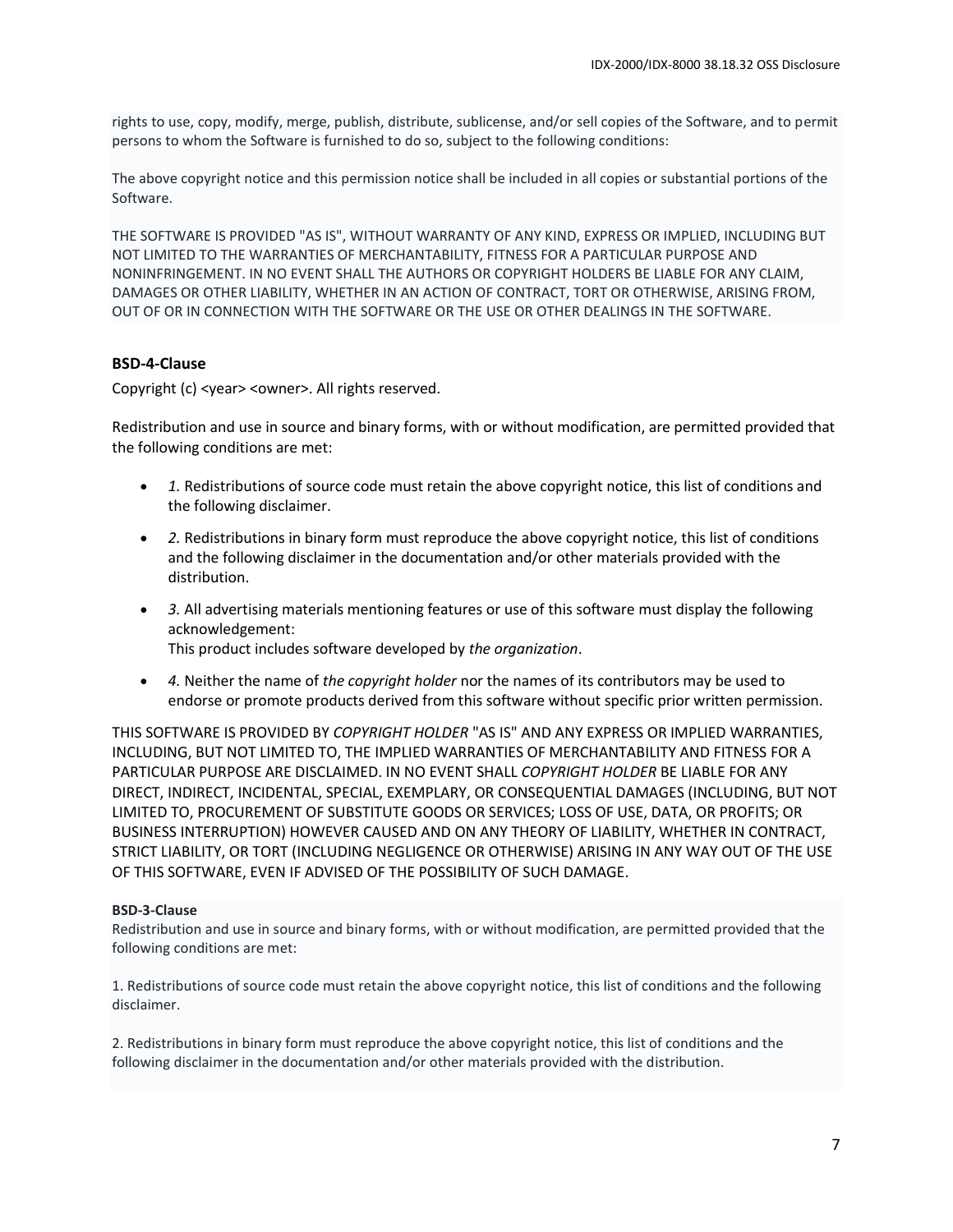3. Neither the name of the copyright holder nor the names of its contributors may be used to endorse or promote products derived from this software without specific prior written permission.

THIS SOFTWARE IS PROVIDED BY THE COPYRIGHT HOLDERS AND CONTRIBUTORS "AS IS" AND ANY EXPRESS OR IMPLIED WARRANTIES, INCLUDING, BUT NOT LIMITED TO, THE IMPLIED WARRANTIES OF MERCHANTABILITY AND FITNESS FOR A PARTICULAR PURPOSE ARE DISCLAIMED. IN NO EVENT SHALL THE COPYRIGHT HOLDER OR CONTRIBUTORS BE LIABLE FOR ANY DIRECT, INDIRECT, INCIDENTAL, SPECIAL, EXEMPLARY, OR CONSEQUENTIAL DAMAGES (INCLUDING, BUT NOT LIMITED TO, PROCUREMENT OF SUBSTITUTE GOODS OR SERVICES; LOSS OF USE, DATA, OR PROFITS; OR BUSINESS INTERRUPTION) HOWEVER CAUSED AND ON ANY THEORY OF LIABILITY, WHETHER IN CONTRACT, STRICT LIABILITY, OR TORT (INCLUDING NEGLIGENCE OR OTHERWISE) ARISING IN ANY WAY OUT OF THE USE OF THIS SOFTWARE, EVEN IF ADVISED OF THE POSSIBILITY OF SUCH DAMAGE.

# GNU GENERAL PUBLIC LICENSE

TERMS AND CONDITIONS FOR COPYING, DISTRIBUTION AND MODIFICATION

 0. This License applies to any program or other work which contains a notice placed by the copyright holder saying it may be distributed under the terms of this General Public License. The "Program", below, refers to any such program or work, and a "work based on the Program" means either the Program or any derivative work under copyright law: that is to say, a work containing the Program or a portion of it, either verbatim or with modifications and/or translated into another language. (Hereinafter, translation is included without limitation in the term "modification".) Each licensee is addressed as "you".

Activities other than copying, distribution and modification are not covered by this License; they are outside its scope. The act of running the Program is not restricted, and the output from the Program is covered only if its contents constitute a work based on the Program (independent of having been made by running the Program). Whether that is true depends on what the Program does.

 1. You may copy and distribute verbatim copies of the Program's source code as you receive it, in any medium, provided that you conspicuously and appropriately publish on each copy an appropriate copyright notice and disclaimer of warranty; keep intact all the notices that refer to this License and to the absence of any warranty; and give any other recipients of the Program a copy of this License along with the Program.

You may charge a fee for the physical act of transferring a copy, and you may at your option offer warranty protection in exchange for a fee.

 2. You may modify your copy or copies of the Program or any portion of it, thus forming a work based on the Program, and copy and distribute such modifications or work under the terms of Section 1 above, provided that you also meet all of these conditions:

 a) You must cause the modified files to carry prominent notices stating that you changed the files and the date of any change.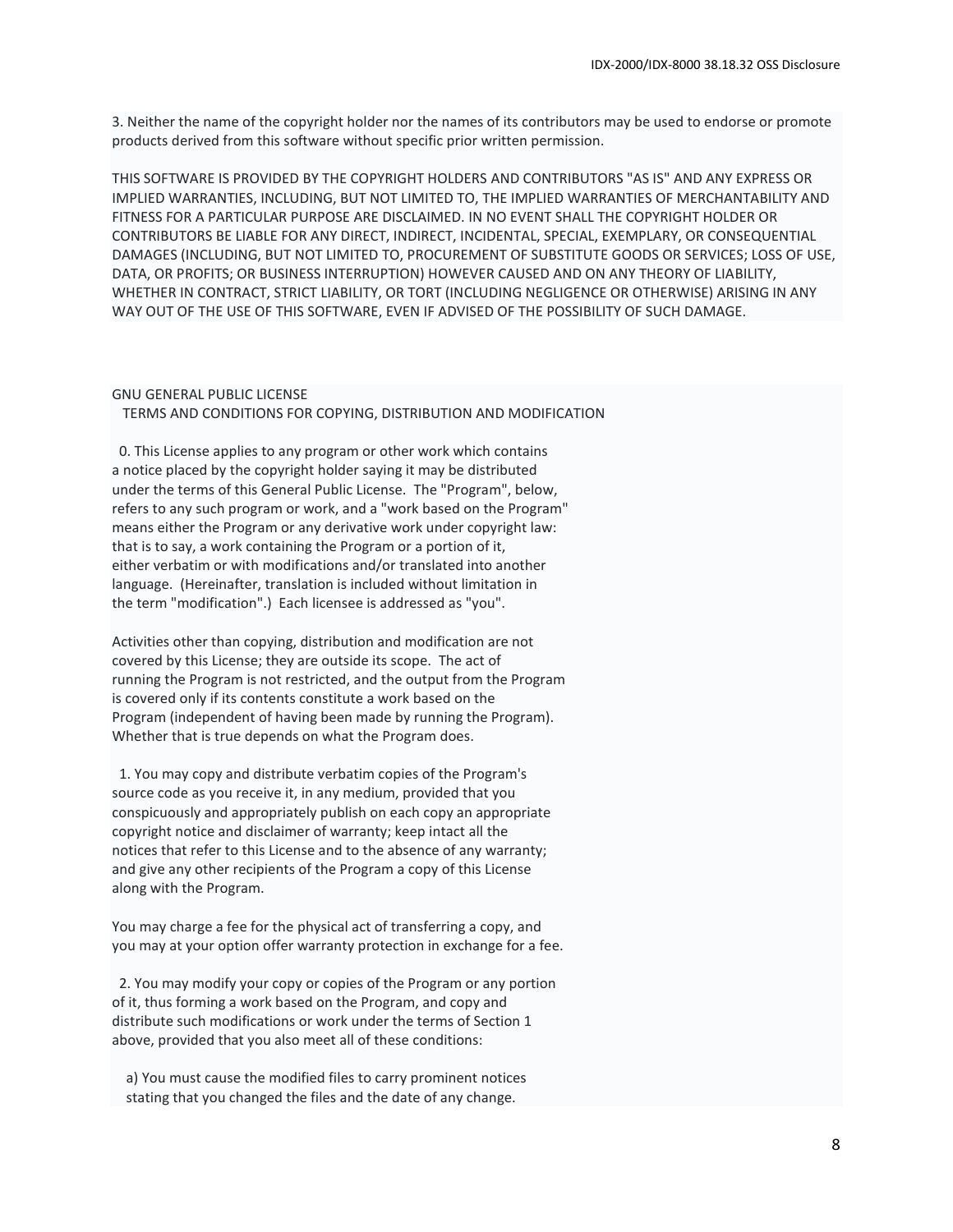b) You must cause any work that you distribute or publish, that in whole or in part contains or is derived from the Program or any part thereof, to be licensed as a whole at no charge to all third parties under the terms of this License.

 c) If the modified program normally reads commands interactively when run, you must cause it, when started running for such interactive use in the most ordinary way, to print or display an announcement including an appropriate copyright notice and a notice that there is no warranty (or else, saying that you provide a warranty) and that users may redistribute the program under these conditions, and telling the user how to view a copy of this License. (Exception: if the Program itself is interactive but does not normally print such an announcement, your work based on the Program is not required to print an announcement.)

These requirements apply to the modified work as a whole. If identifiable sections of that work are not derived from the Program, and can be reasonably considered independent and separate works in themselves, then this License, and its terms, do not apply to those sections when you distribute them as separate works. But when you distribute the same sections as part of a whole which is a work based on the Program, the distribution of the whole must be on the terms of this License, whose permissions for other licensees extend to the entire whole, and thus to each and every part regardless of who wrote it.

Thus, it is not the intent of this section to claim rights or contest your rights to work written entirely by you; rather, the intent is to exercise the right to control the distribution of derivative or collective works based on the Program.

In addition, mere aggregation of another work not based on the Program with the Program (or with a work based on the Program) on a volume of a storage or distribution medium does not bring the other work under the scope of this License.

 3. You may copy and distribute the Program (or a work based on it, under Section 2) in object code or executable form under the terms of Sections 1 and 2 above provided that you also do one of the following:

 a) Accompany it with the complete corresponding machine-readable source code, which must be distributed under the terms of Sections 1 and 2 above on a medium customarily used for software interchange; or,

 b) Accompany it with a written offer, valid for at least three years, to give any third party, for a charge no more than your cost of physically performing source distribution, a complete machine-readable copy of the corresponding source code, to be distributed under the terms of Sections 1 and 2 above on a medium customarily used for software interchange; or,

c) Accompany it with the information you received as to the offer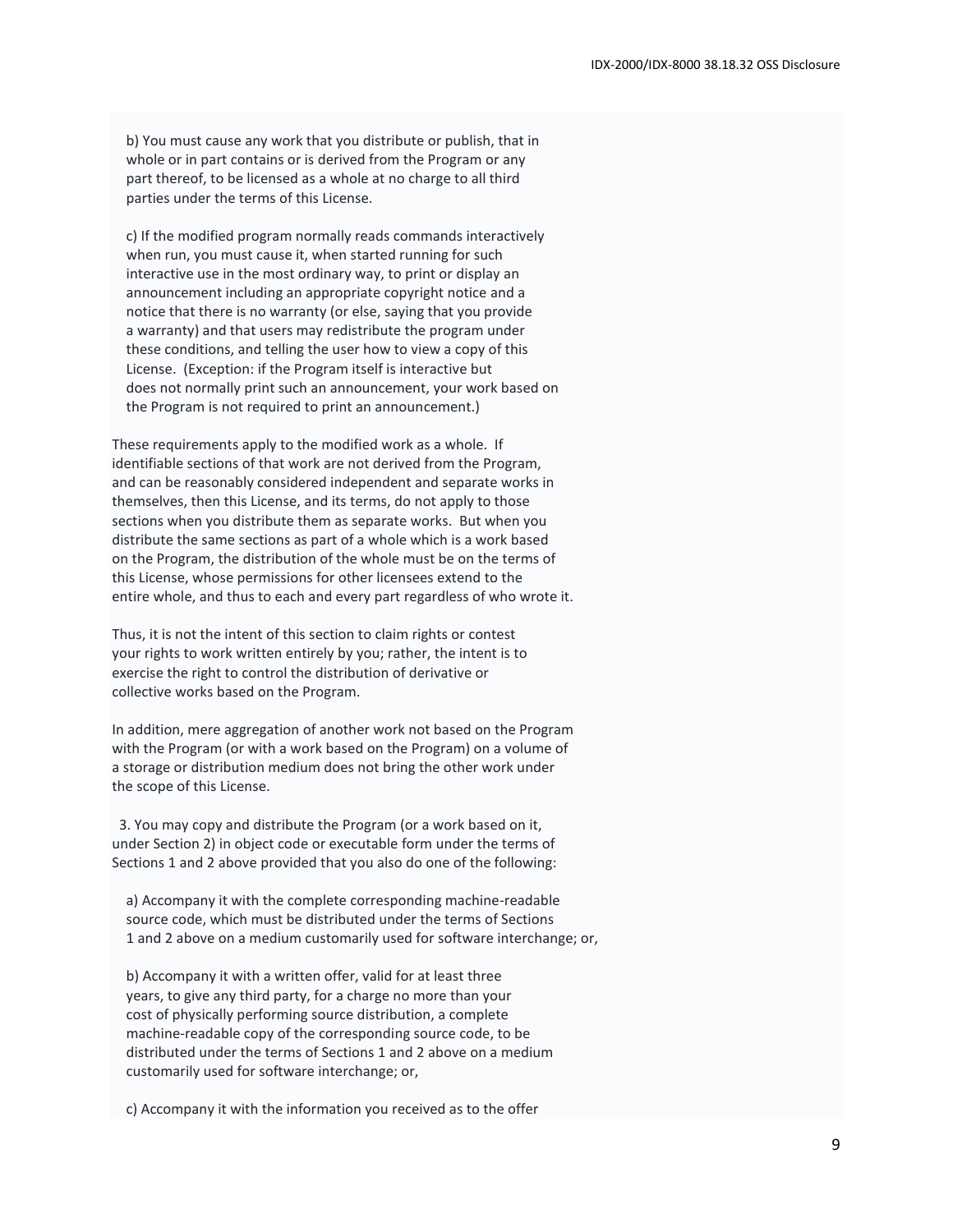to distribute corresponding source code. (This alternative is allowed only for noncommercial distribution and only if you received the program in object code or executable form with such an offer, in accord with Subsection b above.)

The source code for a work means the preferred form of the work for making modifications to it. For an executable work, complete source code means all the source code for all modules it contains, plus any associated interface definition files, plus the scripts used to control compilation and installation of the executable. However, as a special exception, the source code distributed need not include anything that is normally distributed (in either source or binary form) with the major components (compiler, kernel, and so on) of the operating system on which the executable runs, unless that component itself accompanies the executable.

If distribution of executable or object code is made by offering access to copy from a designated place, then offering equivalent access to copy the source code from the same place counts as distribution of the source code, even though third parties are not compelled to copy the source along with the object code.

 4. You may not copy, modify, sublicense, or distribute the Program except as expressly provided under this License. Any attempt otherwise to copy, modify, sublicense or distribute the Program is void, and will automatically terminate your rights under this License. However, parties who have received copies, or rights, from you under this License will not have their licenses terminated so long as such parties remain in full compliance.

 5. You are not required to accept this License, since you have not signed it. However, nothing else grants you permission to modify or distribute the Program or its derivative works. These actions are prohibited by law if you do not accept this License. Therefore, by modifying or distributing the Program (or any work based on the Program), you indicate your acceptance of this License to do so, and all its terms and conditions for copying, distributing or modifying the Program or works based on it.

 6. Each time you redistribute the Program (or any work based on the Program), the recipient automatically receives a license from the original licensor to copy, distribute or modify the Program subject to these terms and conditions. You may not impose any further restrictions on the recipients' exercise of the rights granted herein. You are not responsible for enforcing compliance by third parties to this License.

7. If, as a consequence of a court judgment or allegation of patent infringement or for any other reason (not limited to patent issues), conditions are imposed on you (whether by court order, agreement or otherwise) that contradict the conditions of this License, they do not excuse you from the conditions of this License. If you cannot distribute so as to satisfy simultaneously your obligations under this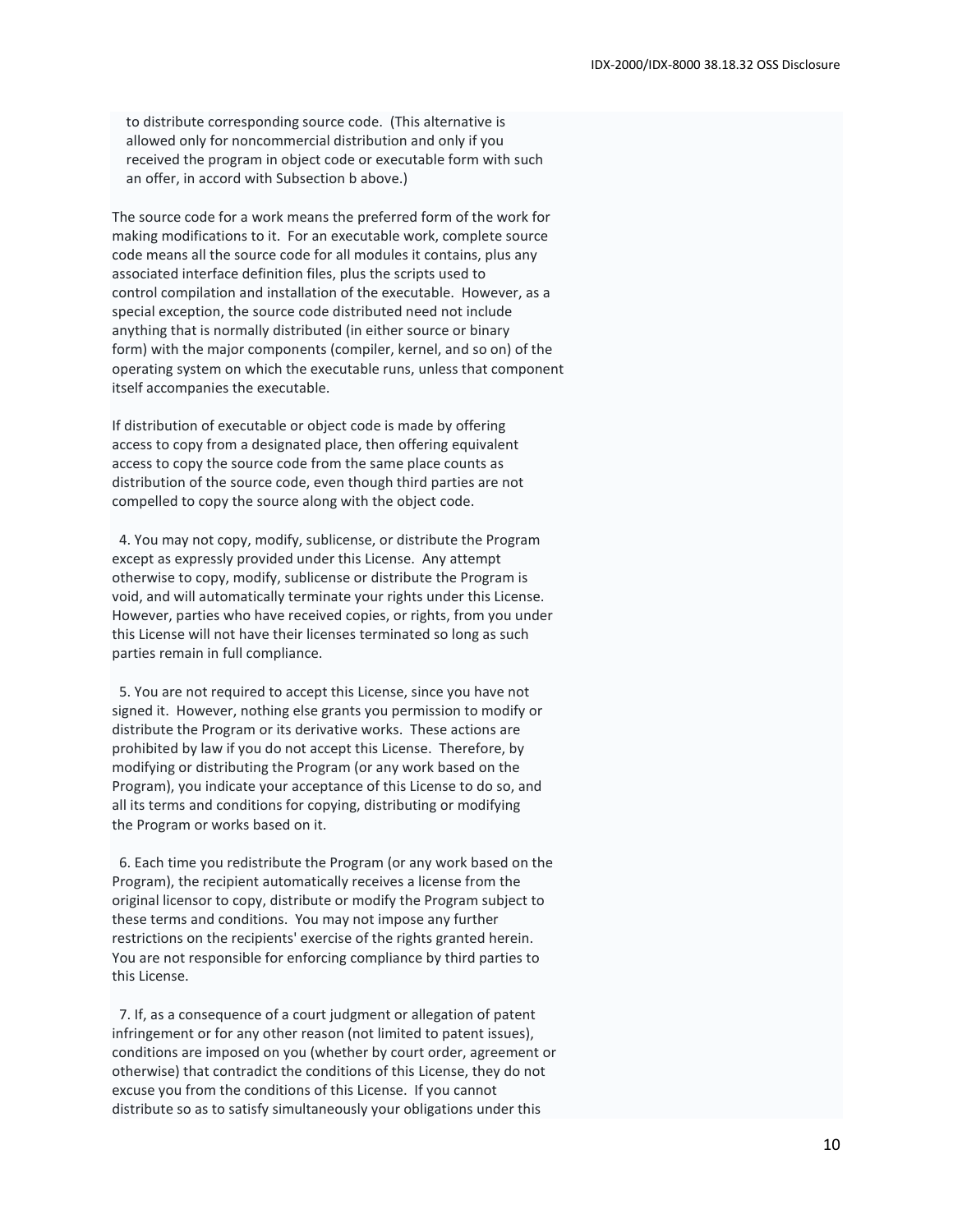License and any other pertinent obligations, then as a consequence you may not distribute the Program at all. For example, if a patent license would not permit royalty-free redistribution of the Program by all those who receive copies directly or indirectly through you, then the only way you could satisfy both it and this License would be to refrain entirely from distribution of the Program.

If any portion of this section is held invalid or unenforceable under any particular circumstance, the balance of the section is intended to apply and the section as a whole is intended to apply in other circumstances.

It is not the purpose of this section to induce you to infringe any patents or other property right claims or to contest validity of any such claims; this section has the sole purpose of protecting the integrity of the free software distribution system, which is implemented by public license practices. Many people have made generous contributions to the wide range of software distributed through that system in reliance on consistent application of that system; it is up to the author/donor to decide if he or she is willing to distribute software through any other system and a licensee cannot impose that choice.

This section is intended to make thoroughly clear what is believed to be a consequence of the rest of this License.

 8. If the distribution and/or use of the Program is restricted in certain countries either by patents or by copyrighted interfaces, the original copyright holder who places the Program under this License may add an explicit geographical distribution limitation excluding those countries, so that distribution is permitted only in or among countries not thus excluded. In such case, this License incorporates the limitation as if written in the body of this License.

 9. The Free Software Foundation may publish revised and/or new versions of the General Public License from time to time. Such new versions will be similar in spirit to the present version, but may differ in detail to address new problems or concerns.

Each version is given a distinguishing version number. If the Program specifies a version number of this License which applies to it and "any later version", you have the option of following the terms and conditions either of that version or of any later version published by the Free Software Foundation. If the Program does not specify a version number of this License, you may choose any version ever published by the Free Software Foundation.

 10. If you wish to incorporate parts of the Program into other free programs whose distribution conditions are different, write to the author to ask for permission. For software which is copyrighted by the Free Software Foundation, write to the Free Software Foundation; we sometimes make exceptions for this. Our decision will be guided by the two goals of preserving the free status of all derivatives of our free software and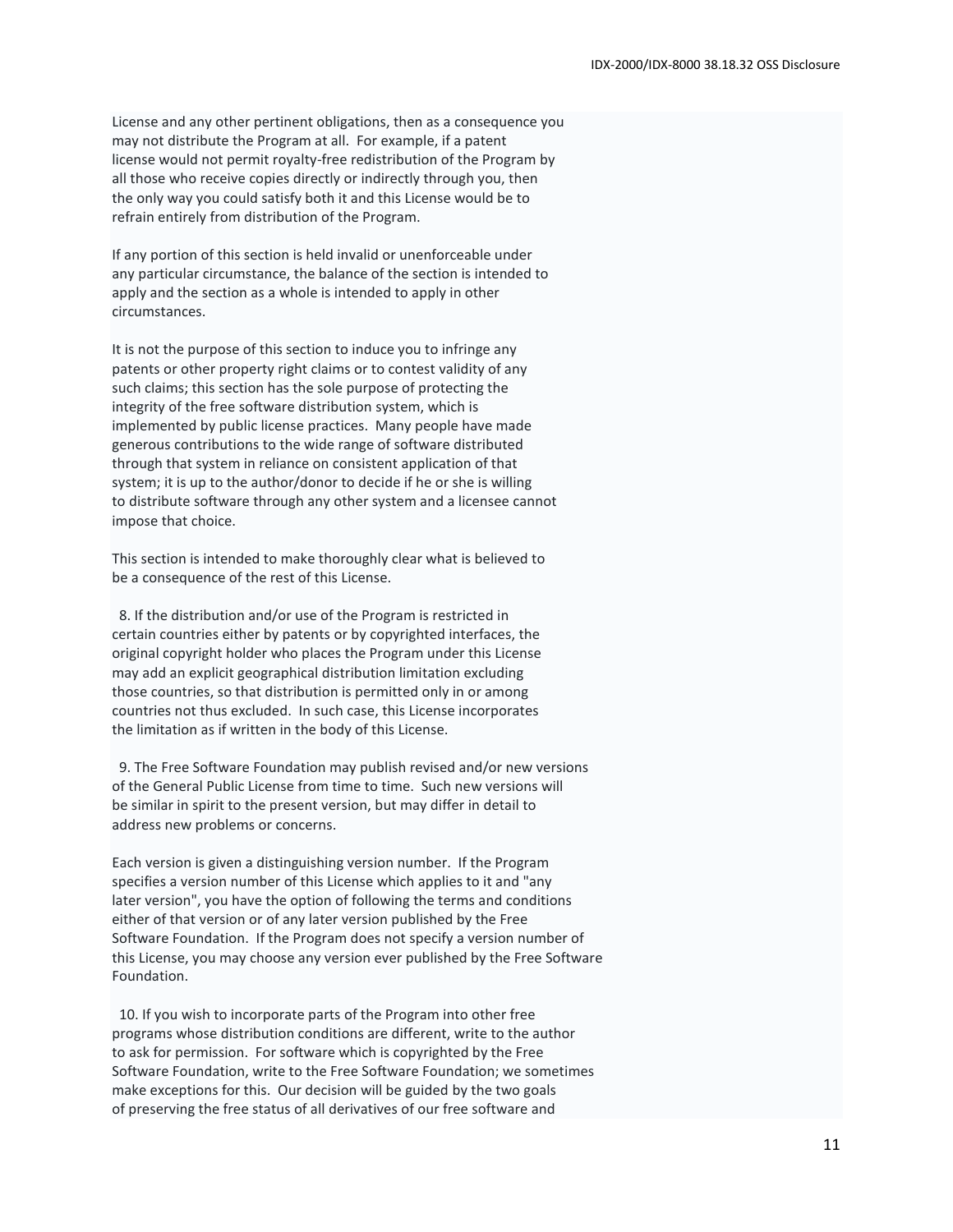of promoting the sharing and reuse of software generally.

#### NO WARRANTY

 11. BECAUSE THE PROGRAM IS LICENSED FREE OF CHARGE, THERE IS NO WARRANTY FOR THE PROGRAM, TO THE EXTENT PERMITTED BY APPLICABLE LAW. EXCEPT WHEN OTHERWISE STATED IN WRITING THE COPYRIGHT HOLDERS AND/OR OTHER PARTIES PROVIDE THE PROGRAM "AS IS" WITHOUT WARRANTY OF ANY KIND, EITHER EXPRESSED OR IMPLIED, INCLUDING, BUT NOT LIMITED TO, THE IMPLIED WARRANTIES OF MERCHANTABILITY AND FITNESS FOR A PARTICULAR PURPOSE. THE ENTIRE RISK AS TO THE QUALITY AND PERFORMANCE OF THE PROGRAM IS WITH YOU. SHOULD THE PROGRAM PROVE DEFECTIVE, YOU ASSUME THE COST OF ALL NECESSARY SERVICING, REPAIR OR CORRECTION.

 12. IN NO EVENT UNLESS REQUIRED BY APPLICABLE LAW OR AGREED TO IN WRITING WILL ANY COPYRIGHT HOLDER, OR ANY OTHER PARTY WHO MAY MODIFY AND/OR REDISTRIBUTE THE PROGRAM AS PERMITTED ABOVE, BE LIABLE TO YOU FOR DAMAGES, INCLUDING ANY GENERAL, SPECIAL, INCIDENTAL OR CONSEQUENTIAL DAMAGES ARISING OUT OF THE USE OR INABILITY TO USE THE PROGRAM (INCLUDING BUT NOT LIMITED TO LOSS OF DATA OR DATA BEING RENDERED INACCURATE OR LOSSES SUSTAINED BY YOU OR THIRD PARTIES OR A FAILURE OF THE PROGRAM TO OPERATE WITH ANY OTHER PROGRAMS), EVEN IF SUCH HOLDER OR OTHER PARTY HAS BEEN ADVISED OF THE POSSIBILITY OF SUCH DAMAGES.

END OF TERMS AND CONDITIONS

How to Apply These Terms to Your New Programs

 If you develop a new program, and you want it to be of the greatest possible use to the public, the best way to achieve this is to make it free software which everyone can redistribute and change under these terms.

 To do so, attach the following notices to the program. It is safest to attach them to the start of each source file to most effectively convey the exclusion of warranty; and each file should have at least the "copyright" line and a pointer to where the full notice is found.

 <one line to give the program's name and a brief idea of what it does.> Copyright (C) <year> <name of author>

 This program is free software; you can redistribute it and/or modify it under the terms of the GNU General Public License as published by the Free Software Foundation; either version 2 of the License, or (at your option) any later version.

 This program is distributed in the hope that it will be useful, but WITHOUT ANY WARRANTY; without even the implied warranty of MERCHANTABILITY or FITNESS FOR A PARTICULAR PURPOSE. See the GNU General Public License for more details.

 You should have received a copy of the GNU General Public License along with this program; if not, write to the Free Software Foundation, Inc., 51 Franklin Street, Fifth Floor, Boston, MA 02110-1301 USA.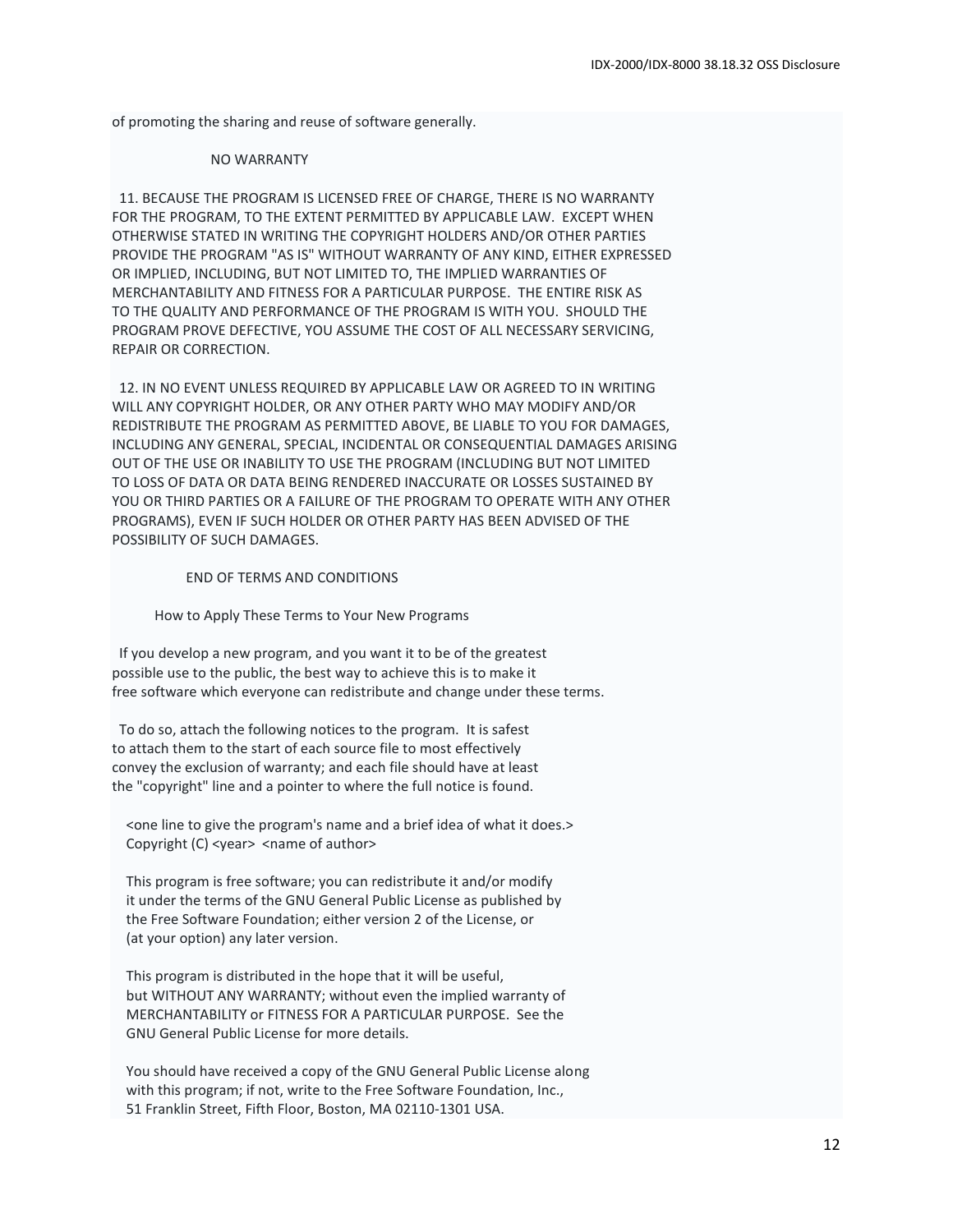Also add information on how to contact you by electronic and paper mail.

If the program is interactive, make it output a short notice like this when it starts in an interactive mode:

 Gnomovision version 69, Copyright (C) year name of author Gnomovision comes with ABSOLUTELY NO WARRANTY; for details type `show w'. This is free software, and you are welcome to redistribute it under certain conditions; type `show c' for details.

The hypothetical commands `show w' and `show c' should show the appropriate parts of the General Public License. Of course, the commands you use may be called something other than `show w' and `show c'; they could even be mouse-clicks or menu items--whatever suits your program.

You should also get your employer (if you work as a programmer) or your school, if any, to sign a "copyright disclaimer" for the program, if necessary. Here is a sample; alter the names:

 Yoyodyne, Inc., hereby disclaims all copyright interest in the program `Gnomovision' (which makes passes at compilers) written by James Hacker.

 <signature of Ty Coon>, 1 April 1989 Ty Coon, President of Vice

This General Public License does not permit incorporating your program into proprietary programs. If your program is a subroutine library, you may consider it more useful to permit linking proprietary applications with the library. If this is what you want to do, use the GNU Lesser General Public License instead of this License.

## **GNU Lesser General Public License 2.1**

GNU LESSER GENERAL PUBLIC LICENSE Version 2.1, February 1999

Copyright (C) 1991, 1999 Free Software Foundation, Inc. 51 Franklin Street, Fifth Floor, Boston, MA 02110-1301 USA Everyone is permitted to copy and distribute verbatim copies of this license document, but changing it is not allowed.

[This is the first released version of the Lesser GPL. It also counts as the successor of the GNU Library Public License, version 2, hence the version number 2.1.]

Preamble

 The licenses for most software are designed to take away your freedom to share and change it. By contrast, the GNU General Public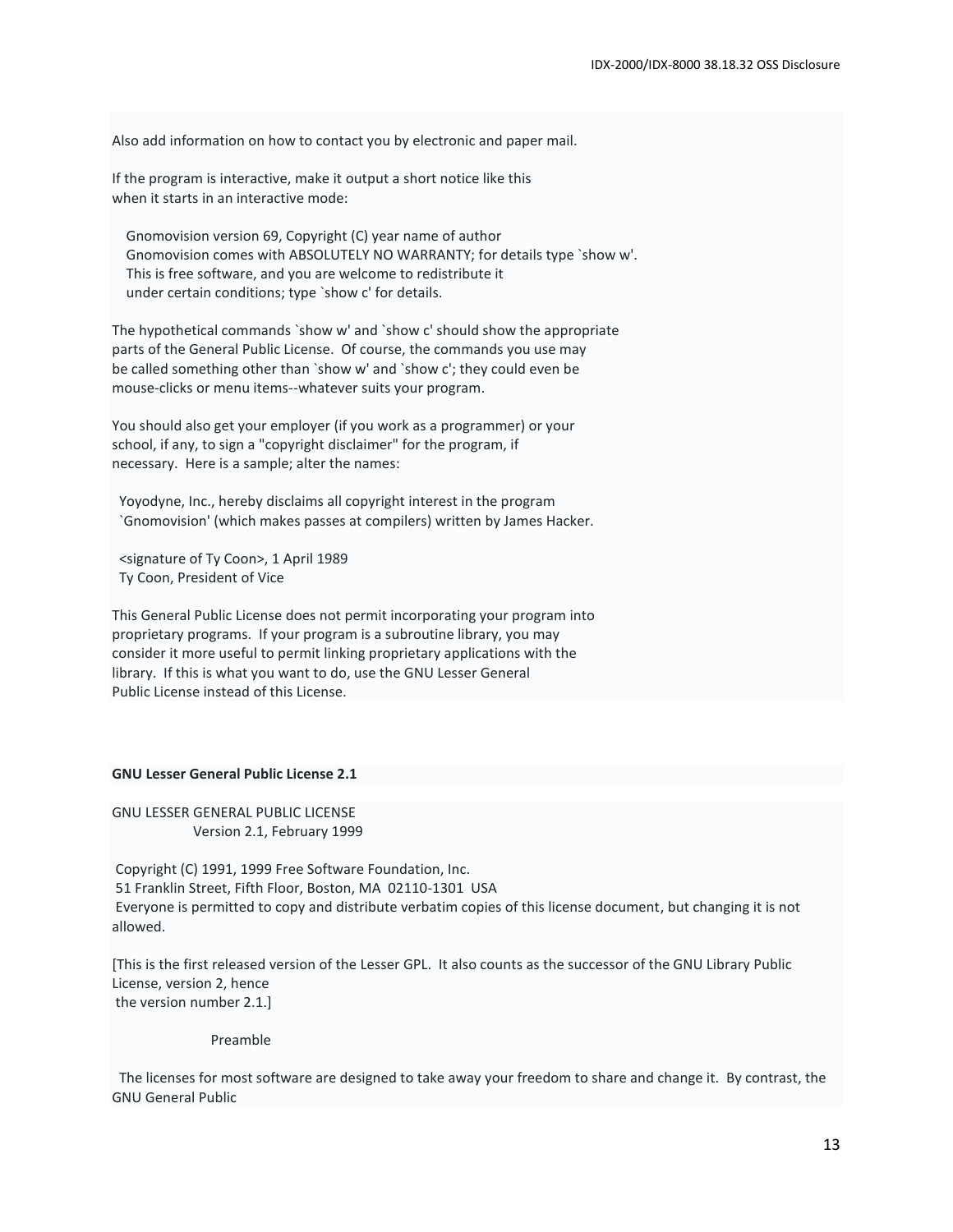Licenses are intended to guarantee your freedom to share and change free software--to make sure the software is free for all its users.

 This license, the Lesser General Public License, applies to some specially designated software packages--typically libraries--of the

Free Software Foundation and other authors who decide to use it. You can use it too, but we suggest you first think carefully about whether

this license or the ordinary General Public License is the better strategy to use in any particular case, based on the explanations below.

 When we speak of free software, we are referring to freedom of use, not price. Our General Public Licenses are designed to make sure that

you have the freedom to distribute copies of free software (and charge for this service if you wish); that you receive source code or can get

it if you want it; that you can change the software and use pieces of it in new free programs; and that you are informed that you can do

these things.

 To protect your rights, we need to make restrictions that forbid distributors to deny you these rights or to ask you to surrender these

rights. These restrictions translate to certain responsibilities for you if you distribute copies of the library or if you modify it.

 For example, if you distribute copies of the library, whether gratis or for a fee, you must give the recipients all the rights that we gave

you. You must make sure that they, too, receive or can get the source code. If you link other code with the library, you must provide

complete object files to the recipients, so that they can relink them with the library after making changes to the library and recompiling

it. And you must show them these terms so they know their rights.

We protect your rights with a two-step method: (1) we copyright the library, and (2) we offer you this license, which gives you legal

permission to copy, distribute and/or modify the library.

 To protect each distributor, we want to make it very clear that there is no warranty for the free library. Also, if the library is

modified by someone else and passed on, the recipients should know that what they have is not the original version, so that the original

author's reputation will not be affected by problems that might be introduced by others.

 Finally, software patents pose a constant threat to the existence of any free program. We wish to make sure that a company cannot

effectively restrict the users of a free program by obtaining a restrictive license from a patent holder. Therefore, we insist that

any patent license obtained for a version of the library must be consistent with the full freedom of use specified in this license.

 Most GNU software, including some libraries, is covered by the ordinary GNU General Public License. This license, the GNU Lesser

General Public License, applies to certain designated libraries, and is quite different from the ordinary General Public License. We use

this license for certain libraries in order to permit linking those libraries into non-free programs.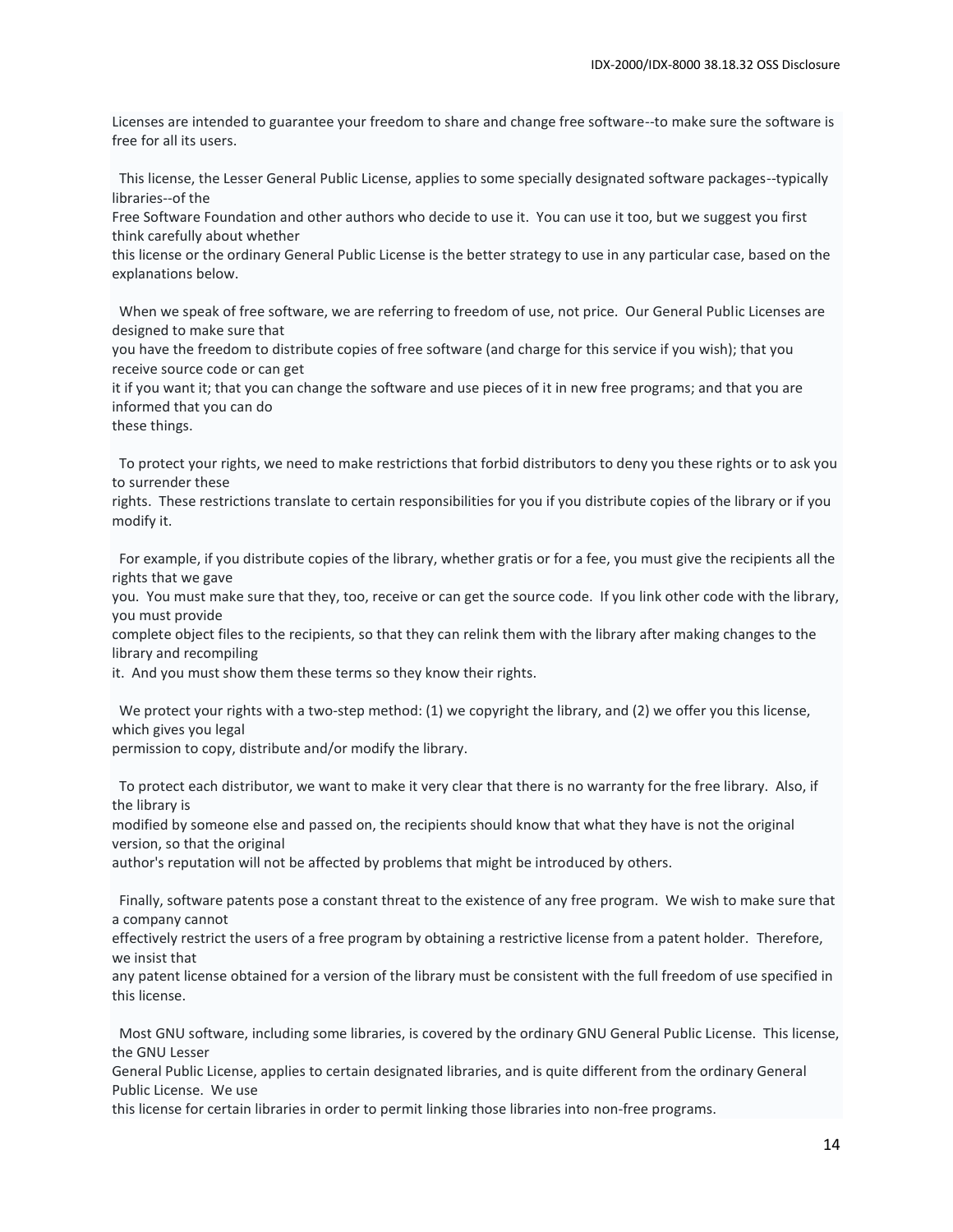When a program is linked with a library, whether statically or using a shared library, the combination of the two is legally speaking a

combined work, a derivative of the original library. The ordinary General Public License therefore permits such linking only if the

entire combination fits its criteria of freedom. The Lesser General Public License permits more lax criteria for linking other code with

the library.

 We call this license the "Lesser" General Public License because it does Less to protect the user's freedom than the ordinary General

Public License. It also provides other free software developers Less of an advantage over competing non-free programs. These disadvantages

are the reason we use the ordinary General Public License for many libraries. However, the Lesser license provides advantages in certain

special circumstances.

 For example, on rare occasions, there may be a special need to encourage the widest possible use of a certain library, so that it becomes

a de-facto standard. To achieve this, non-free programs must be allowed to use the library. A more frequent case is that a free

library does the same job as widely used non-free libraries. In this case, there is little to gain by limiting the free library to free

software only, so we use the Lesser General Public License.

 In other cases, permission to use a particular library in non-free programs enables a greater number of people to use a large body of

free software. For example, permission to use the GNU C Library in non-free programs enables many more people to use the whole GNU

operating system, as well as its variant, the GNU/Linux operating system.

 Although the Lesser General Public License is Less protective of the users' freedom, it does ensure that the user of a program that is

linked with the Library has the freedom and the wherewithal to run that program using a modified version of the Library.

 The precise terms and conditions for copying, distribution and modification follow. Pay close attention to the difference between a

"work based on the library" and a "work that uses the library". The former contains code derived from the library, whereas the latter must

be combined with the library in order to run.

#### GNU LESSER GENERAL PUBLIC LICENSE

TERMS AND CONDITIONS FOR COPYING, DISTRIBUTION AND MODIFICATION

 0. This License Agreement applies to any software library or other program which contains a notice placed by the copyright holder or

other authorized party saying it may be distributed under the terms of this Lesser General Public License (also called "this License").

Each licensee is addressed as "you".

 A "library" means a collection of software functions and/or data prepared so as to be conveniently linked with application programs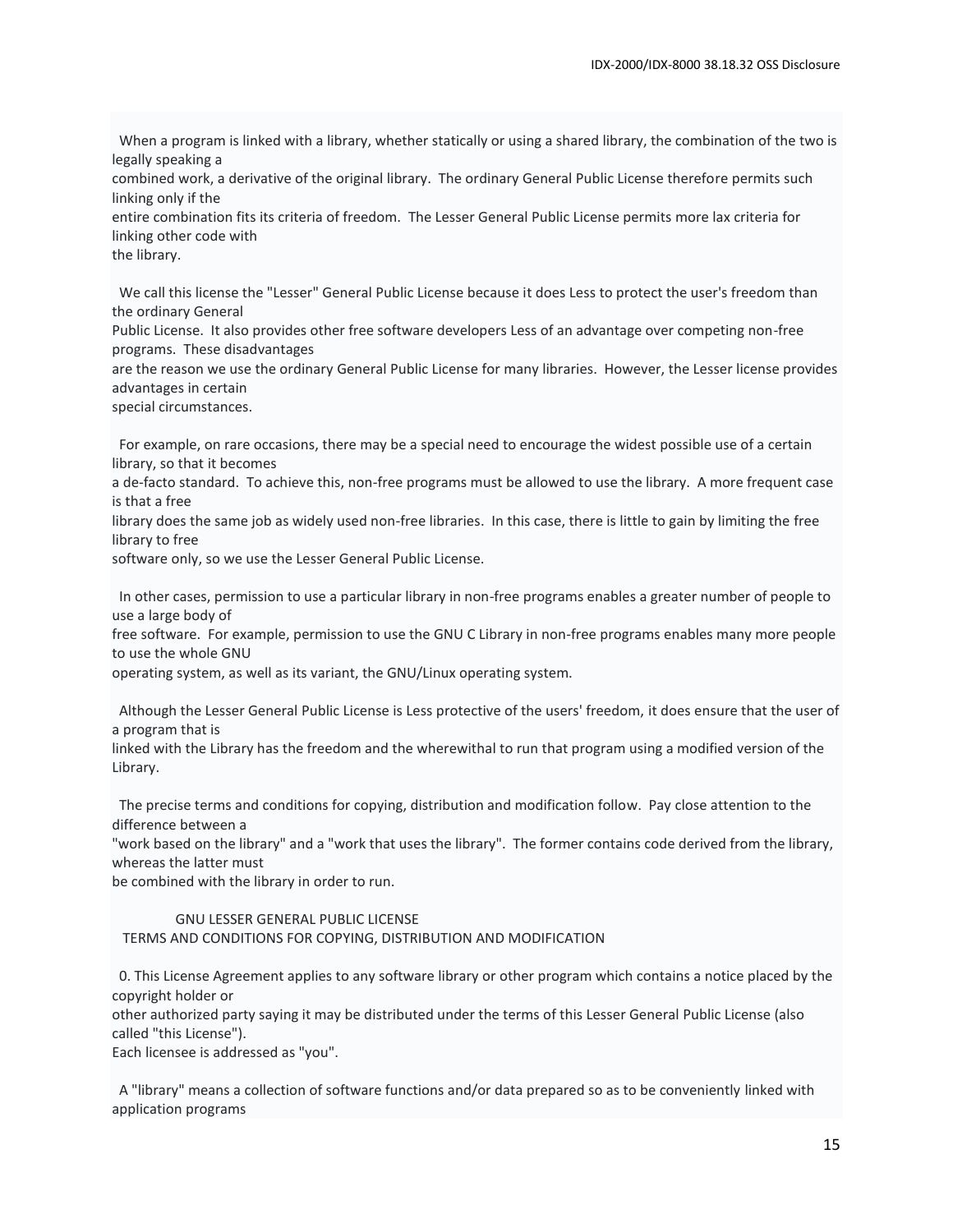(which use some of those functions and data) to form executables.

 The "Library", below, refers to any such software library or work which has been distributed under these terms. A "work based on the

Library" means either the Library or any derivative work under copyright law: that is to say, a work containing the Library or a

portion of it, either verbatim or with modifications and/or translated straightforwardly into another language. (Hereinafter, translation is

included without limitation in the term "modification".)

 "Source code" for a work means the preferred form of the work for making modifications to it. For a library, complete source code means

all the source code for all modules it contains, plus any associated interface definition files, plus the scripts used to control compilation

and installation of the library.

 Activities other than copying, distribution and modification are not covered by this License; they are outside its scope. The act of

running a program using the Library is not restricted, and output from such a program is covered only if its contents constitute a work based

on the Library (independent of the use of the Library in a tool for writing it). Whether that is true depends on what the Library does

and what the program that uses the Library does.

 1. You may copy and distribute verbatim copies of the Library's complete source code as you receive it, in any medium, provided that

you conspicuously and appropriately publish on each copy an appropriate copyright notice and disclaimer of warranty; keep intact

all the notices that refer to this License and to the absence of any warranty; and distribute a copy of this License along with the

Library.

 You may charge a fee for the physical act of transferring a copy, and you may at your option offer warranty protection in exchange for a fee.

 2. You may modify your copy or copies of the Library or any portion of it, thus forming a work based on the Library, and copy and

distribute such modifications or work under the terms of Section 1 above, provided that you also meet all of these conditions:

a) The modified work must itself be a software library.

 b) You must cause the files modified to carry prominent notices stating that you changed the files and the date of any change.

 c) You must cause the whole of the work to be licensed at no charge to all third parties under the terms of this License.

 d) If a facility in the modified Library refers to a function or a table of data to be supplied by an application program that uses

 the facility, other than as an argument passed when the facility is invoked, then you must make a good faith effort to ensure that,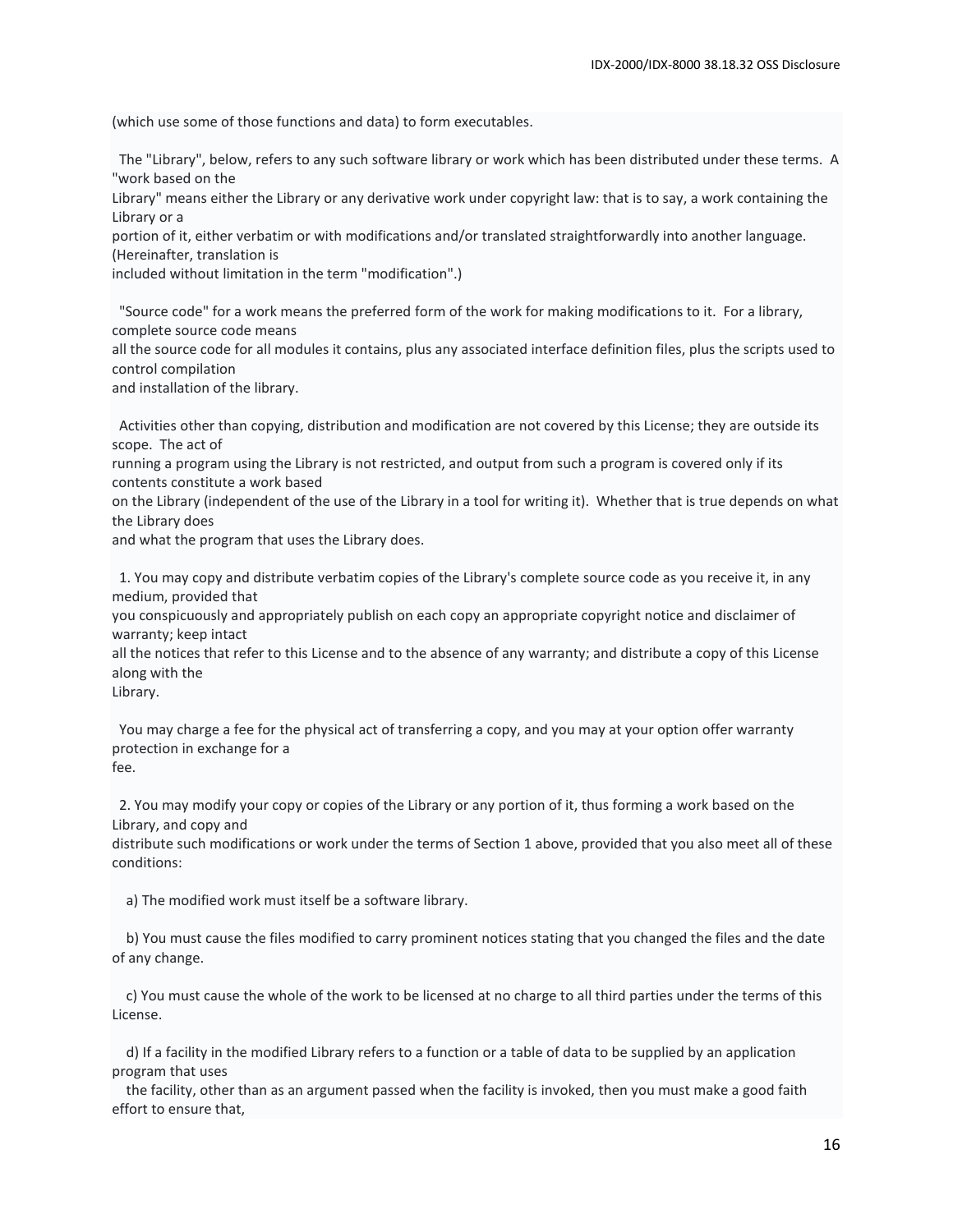in the event an application does not supply such function or table, the facility still operates, and performs whatever part of

its purpose remains meaningful.

 (For example, a function in a library to compute square roots has a purpose that is entirely well-defined independent of the

 application. Therefore, Subsection 2d requires that any application-supplied function or table used by this function must

be optional: if the application does not supply it, the square root function must still compute square roots.)

These requirements apply to the modified work as a whole. If identifiable sections of that work are not derived from the Library,

and can be reasonably considered independent and separate works in themselves, then this License, and its terms, do not apply to those

sections when you distribute them as separate works. But when you distribute the same sections as part of a whole which is a work based

on the Library, the distribution of the whole must be on the terms of this License, whose permissions for other licensees extend to the

entire whole, and thus to each and every part regardless of who wrote it.

Thus, it is not the intent of this section to claim rights or contest your rights to work written entirely by you; rather, the intent is to

exercise the right to control the distribution of derivative or collective works based on the Library.

In addition, mere aggregation of another work not based on the Library with the Library (or with a work based on the Library) on a volume of

a storage or distribution medium does not bring the other work under the scope of this License.

 3. You may opt to apply the terms of the ordinary GNU General Public License instead of this License to a given copy of the Library. To do

this, you must alter all the notices that refer to this License, so that they refer to the ordinary GNU General Public License, version 2,

instead of to this License. (If a newer version than version 2 of the ordinary GNU General Public License has appeared, then you can specify

that version instead if you wish.) Do not make any other change in these notices.

 Once this change is made in a given copy, it is irreversible for that copy, so the ordinary GNU General Public License applies to all

subsequent copies and derivative works made from that copy.

This option is useful when you wish to copy part of the code of the Library into a program that is not a library.

 4. You may copy and distribute the Library (or a portion or derivative of it, under Section 2) in object code or executable form

under the terms of Sections 1 and 2 above provided that you accompany it with the complete corresponding machine-readable source code, which

must be distributed under the terms of Sections 1 and 2 above on a medium customarily used for software interchange.

 If distribution of object code is made by offering access to copy from a designated place, then offering equivalent access to copy the

source code from the same place satisfies the requirement to distribute the source code, even though third parties are not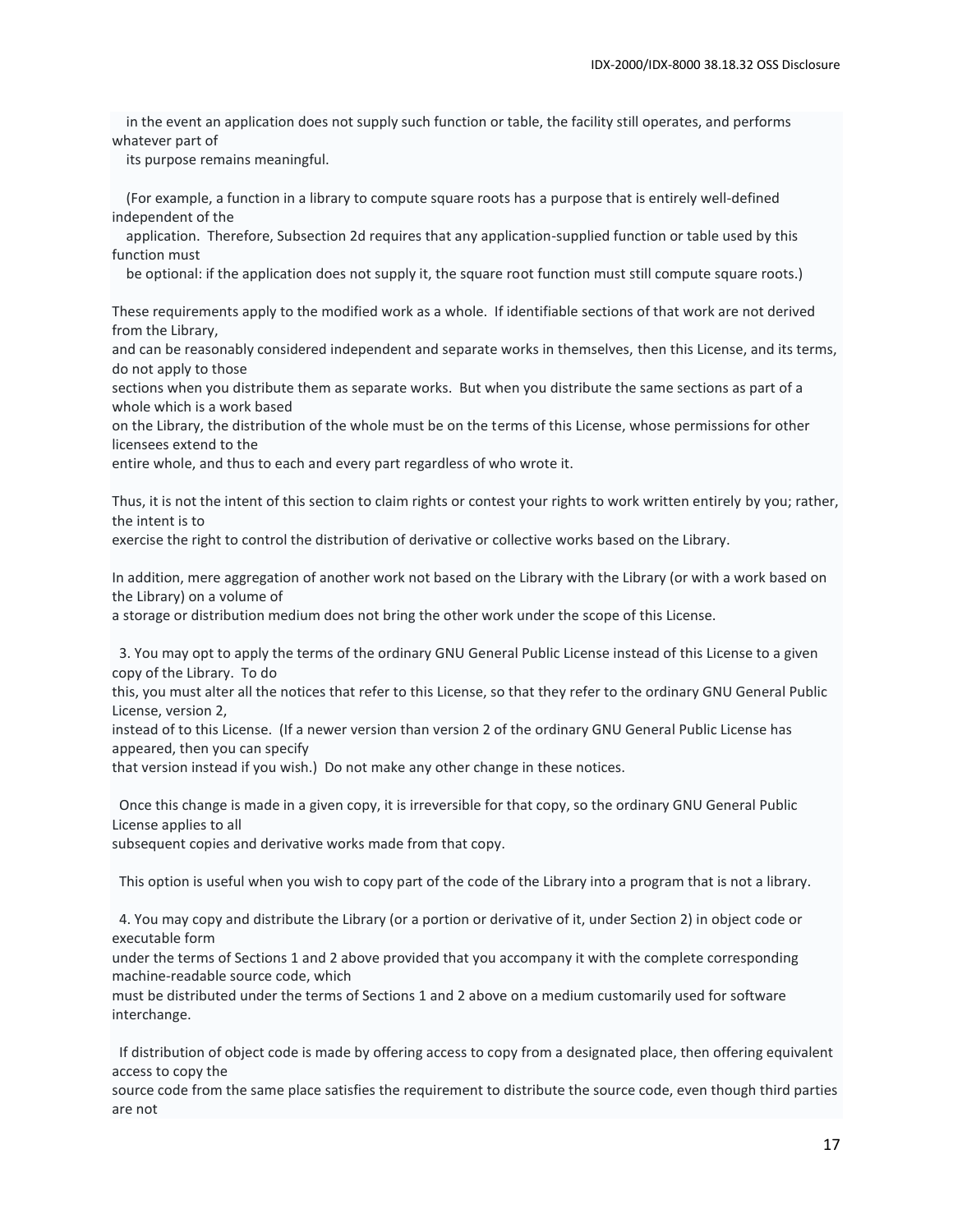compelled to copy the source along with the object code.

 5. A program that contains no derivative of any portion of the Library, but is designed to work with the Library by being compiled or

linked with it, is called a "work that uses the Library". Such a work, in isolation, is not a derivative work of the Library, and

therefore falls outside the scope of this License.

 However, linking a "work that uses the Library" with the Library creates an executable that is a derivative of the Library (because it

contains portions of the Library), rather than a "work that uses the library". The executable is therefore covered by this License.

Section 6 states terms for distribution of such executables.

 When a "work that uses the Library" uses material from a header file that is part of the Library, the object code for the work may be a

derivative work of the Library even though the source code is not. Whether this is true is especially significant if the work can be

linked without the Library, or if the work is itself a library. The threshold for this to be true is not precisely defined by law.

 If such an object file uses only numerical parameters, data structure layouts and accessors, and small macros and small inline

functions (ten lines or less in length), then the use of the object file is unrestricted, regardless of whether it is legally a derivative

work. (Executables containing this object code plus portions of the Library will still fall under Section 6.)

 Otherwise, if the work is a derivative of the Library, you may distribute the object code for the work under the terms of Section 6.

Any executables containing that work also fall under Section 6, whether or not they are linked directly with the Library itself.

 6. As an exception to the Sections above, you may also combine or link a "work that uses the Library" with the Library to produce a

work containing portions of the Library, and distribute that work under terms of your choice, provided that the terms permit

modification of the work for the customer's own use and reverse engineering for debugging such modifications.

 You must give prominent notice with each copy of the work that the Library is used in it and that the Library and its use are covered by

this License. You must supply a copy of this License. If the work during execution displays copyright notices, you must include the

copyright notice for the Library among them, as well as a reference directing the user to the copy of this License. Also, you must do one

of these things:

 a) Accompany the work with the complete corresponding machine-readable source code for the Library including whatever

 changes were used in the work (which must be distributed under Sections 1 and 2 above); and, if the work is an executable linked

 with the Library, with the complete machine-readable "work that uses the Library", as object code and/or source code, so that the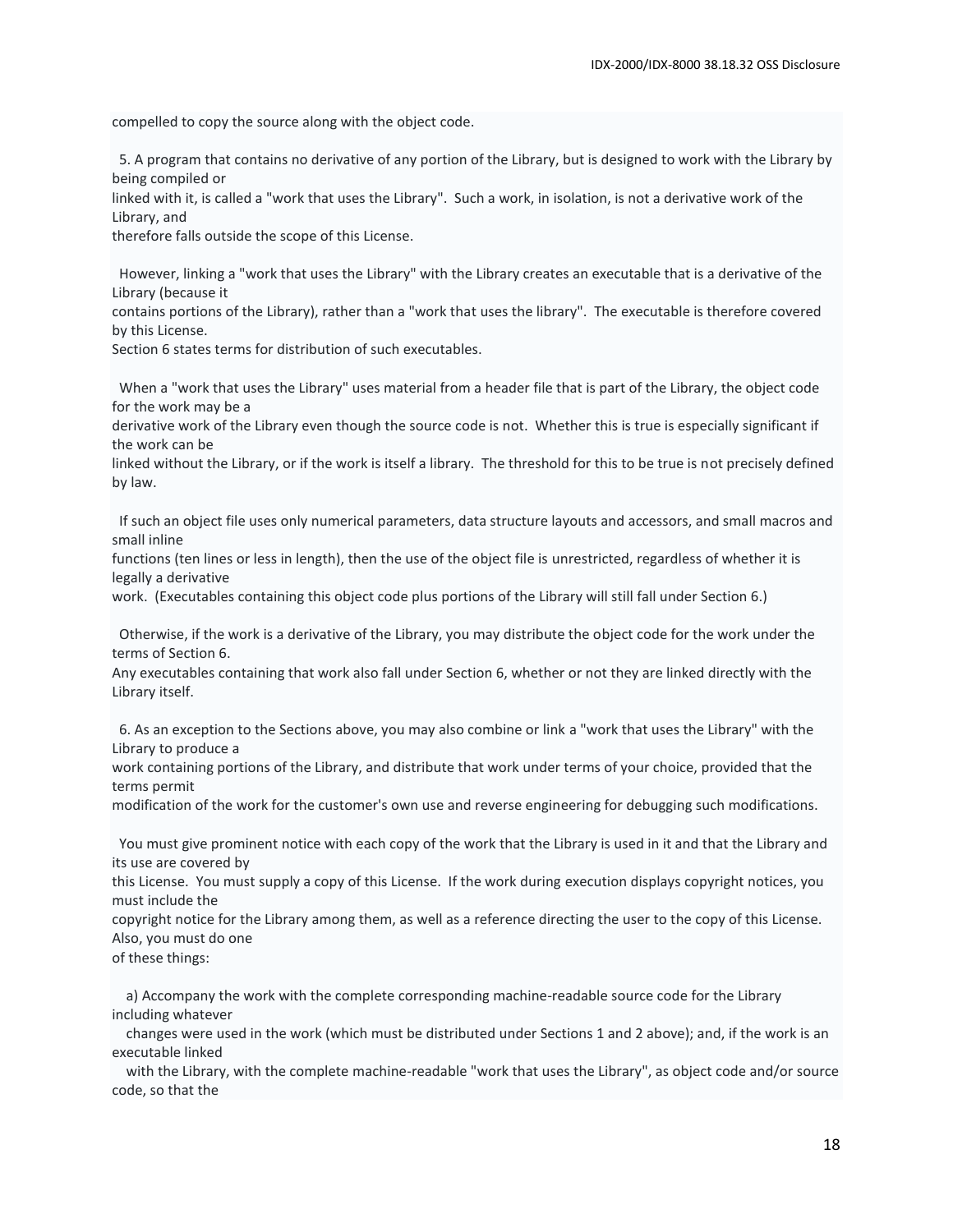user can modify the Library and then relink to produce a modified executable containing the modified Library. (It is understood

 that the user who changes the contents of definitions files in the Library will not necessarily be able to recompile the application

to use the modified definitions.)

 b) Use a suitable shared library mechanism for linking with the Library. A suitable mechanism is one that (1) uses at run time a

 copy of the library already present on the user's computer system, rather than copying library functions into the executable, and (2)

 will operate properly with a modified version of the library, if the user installs one, as long as the modified version is

interface-compatible with the version that the work was made with.

 c) Accompany the work with a written offer, valid for at least three years, to give the same user the materials specified in Subsection 6a, above, for a charge no more than the cost of performing this distribution.

 d) If distribution of the work is made by offering access to copy from a designated place, offer equivalent access to copy the above

specified materials from the same place.

 e) Verify that the user has already received a copy of these materials or that you have already sent this user a copy.

 For an executable, the required form of the "work that uses the Library" must include any data and utility programs needed for

reproducing the executable from it. However, as a special exception, the materials to be distributed need not include anything that is

normally distributed (in either source or binary form) with the major components (compiler, kernel, and so on) of the operating system on

which the executable runs, unless that component itself accompanies the executable.

 It may happen that this requirement contradicts the license restrictions of other proprietary libraries that do not normally

accompany the operating system. Such a contradiction means you cannot use both them and the Library together in an executable that you

distribute.

 7. You may place library facilities that are a work based on the Library side-by-side in a single library together with other library

facilities not covered by this License, and distribute such a combined library, provided that the separate distribution of the work based on

the Library and of the other library facilities is otherwise permitted, and provided that you do these two things:

 a) Accompany the combined library with a copy of the same work based on the Library, uncombined with any other library

facilities. This must be distributed under the terms of the Sections above.

 b) Give prominent notice with the combined library of the fact that part of it is a work based on the Library, and explaining

where to find the accompanying uncombined form of the same work.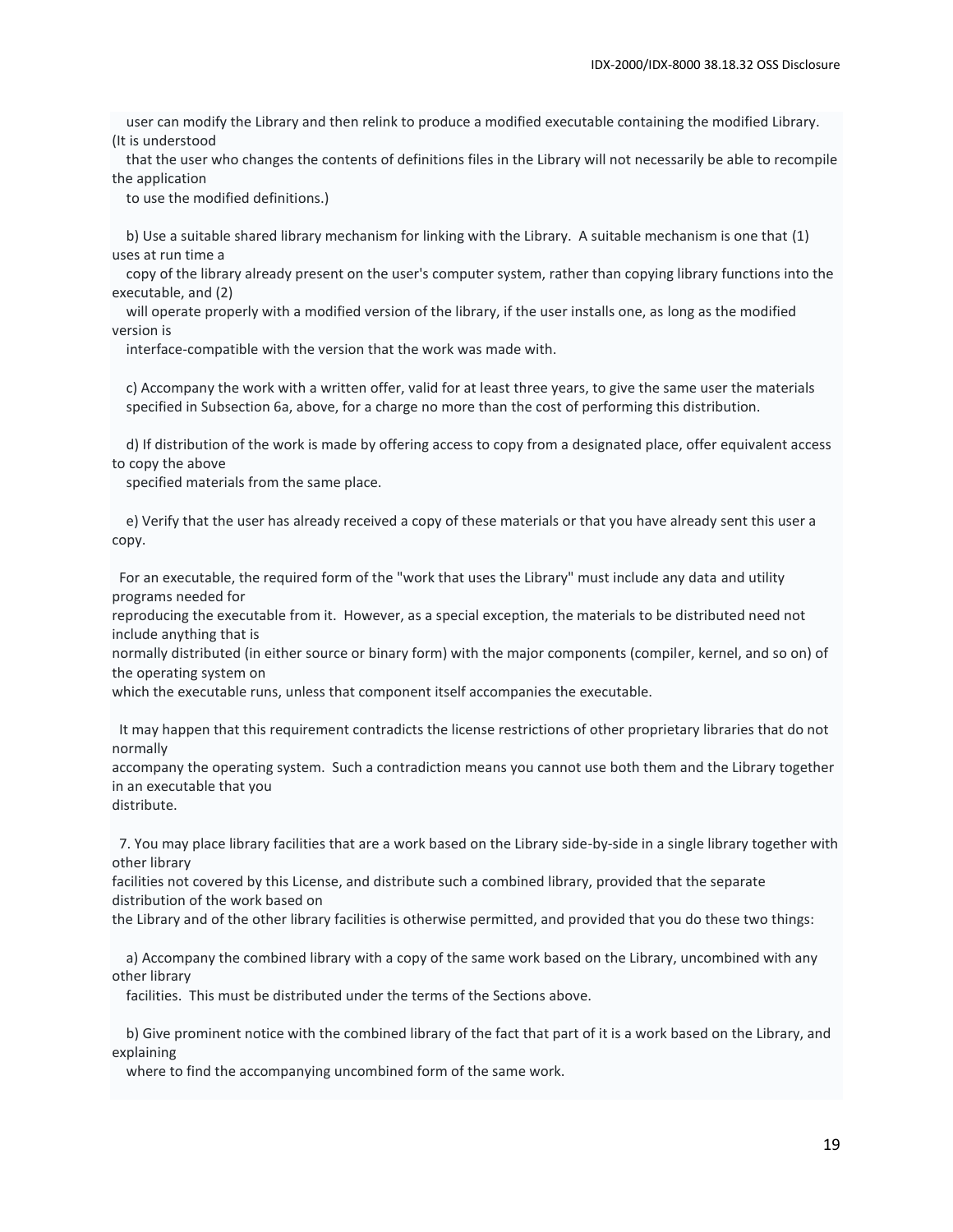8. You may not copy, modify, sublicense, link with, or distribute the Library except as expressly provided under this License. Any

attempt otherwise to copy, modify, sublicense, link with, or distribute the Library is void, and will automatically terminate your

rights under this License. However, parties who have received copies, or rights, from you under this License will not have their licenses

terminated so long as such parties remain in full compliance.

 9. You are not required to accept this License, since you have not signed it. However, nothing else grants you permission to modify or

distribute the Library or its derivative works. These actions are prohibited by law if you do not accept this License. Therefore, by

modifying or distributing the Library (or any work based on the Library), you indicate your acceptance of this License to do so, and

all its terms and conditions for copying, distributing or modifying the Library or works based on it.

 10. Each time you redistribute the Library (or any work based on the Library), the recipient automatically receives a license from the

original licensor to copy, distribute, link with or modify the Library subject to these terms and conditions. You may not impose any further

restrictions on the recipients' exercise of the rights granted herein. You are not responsible for enforcing compliance by third parties with

this License.

 11. If, as a consequence of a court judgment or allegation of patent infringement or for any other reason (not limited to patent issues),

conditions are imposed on you (whether by court order, agreement or otherwise) that contradict the conditions of this License, they do not

excuse you from the conditions of this License. If you cannot distribute so as to satisfy simultaneously your obligations under this

License and any other pertinent obligations, then as a consequence you may not distribute the Library at all. For example, if a patent

license would not permit royalty-free redistribution of the Library by all those who receive copies directly or indirectly through you, then

the only way you could satisfy both it and this License would be to refrain entirely from distribution of the Library.

If any portion of this section is held invalid or unenforceable under any particular circumstance, the balance of the section is intended to apply,

and the section as a whole is intended to apply in other circumstances.

It is not the purpose of this section to induce you to infringe any patents or other property right claims or to contest validity of any

such claims; this section has the sole purpose of protecting the integrity of the free software distribution system which is

implemented by public license practices. Many people have made generous contributions to the wide range of software distributed

through that system in reliance on consistent application of that system; it is up to the author/donor to decide if he or she is willing

to distribute software through any other system and a licensee cannot impose that choice.

This section is intended to make thoroughly clear what is believed to be a consequence of the rest of this License.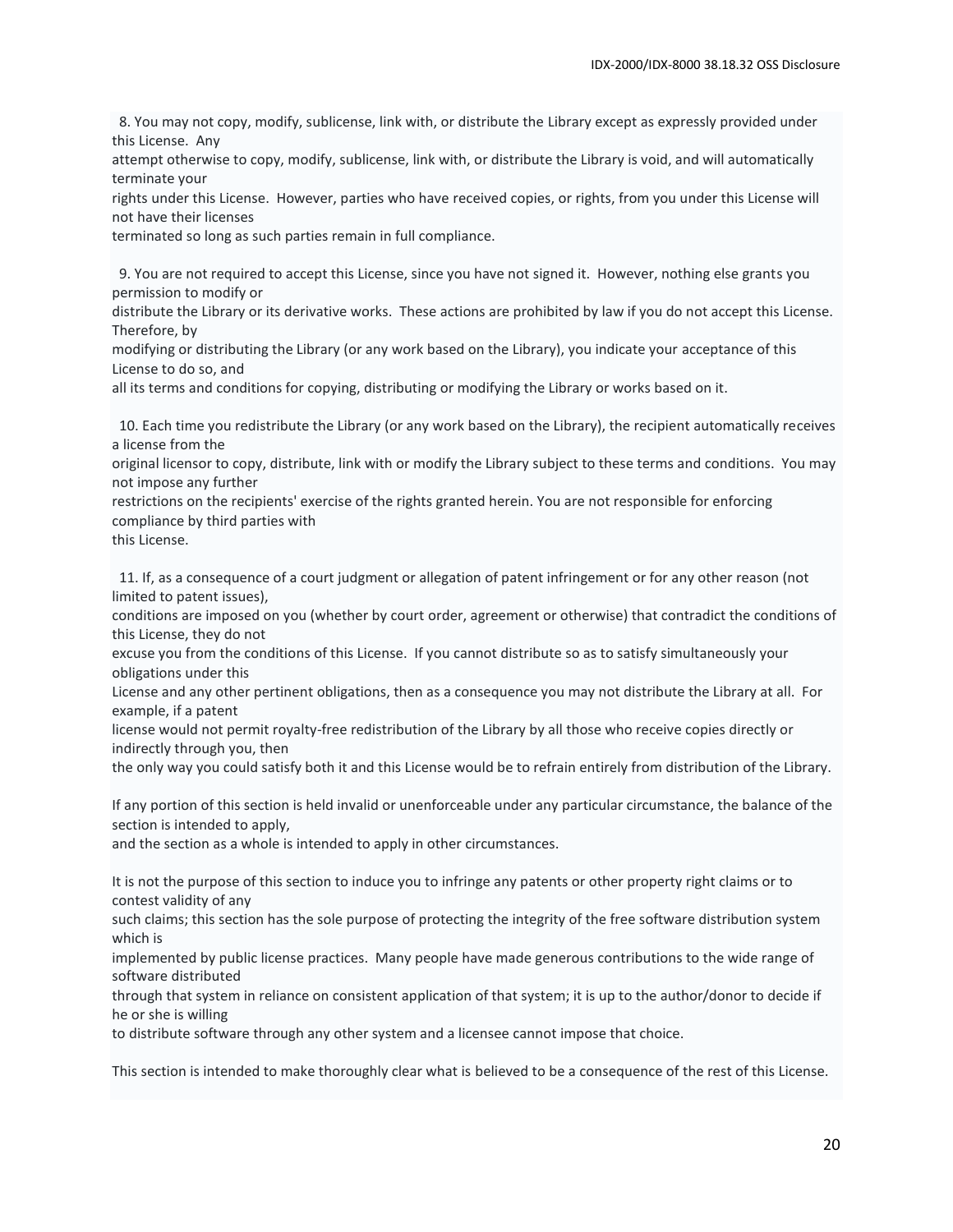12. If the distribution and/or use of the Library is restricted in certain countries either by patents or by copyrighted interfaces, the

original copyright holder who places the Library under this License may add an explicit geographical distribution limitation excluding those countries,

so that distribution is permitted only in or among countries not thus excluded. In such case, this License incorporates the limitation as if

written in the body of this License.

 13. The Free Software Foundation may publish revised and/or new versions of the Lesser General Public License from time to time.

Such new versions will be similar in spirit to the present version, but may differ in detail to address new problems or concerns.

Each version is given a distinguishing version number. If the Library specifies a version number of this License which applies to it and

"any later version", you have the option of following the terms and conditions either of that version or of any later version published by

the Free Software Foundation. If the Library does not specify a license version number, you may choose any version ever published by

the Free Software Foundation.

 14. If you wish to incorporate parts of the Library into other free programs whose distribution conditions are incompatible with these,

write to the author to ask for permission. For software which is copyrighted by the Free Software Foundation, write to the Free

Software Foundation; we sometimes make exceptions for this. Our decision will be guided by the two goals of preserving the free status

of all derivatives of our free software and of promoting the sharing and reuse of software generally.

#### NO WARRANTY

 15. BECAUSE THE LIBRARY IS LICENSED FREE OF CHARGE, THERE IS NO WARRANTY FOR THE LIBRARY, TO THE EXTENT PERMITTED BY APPLICABLE LAW.

EXCEPT WHEN OTHERWISE STATED IN WRITING THE COPYRIGHT HOLDERS AND/OR OTHER PARTIES PROVIDE THE LIBRARY "AS IS" WITHOUT WARRANTY OF ANY

KIND, EITHER EXPRESSED OR IMPLIED, INCLUDING, BUT NOT LIMITED TO, THE IMPLIED WARRANTIES OF MERCHANTABILITY AND FITNESS FOR A PARTICULAR

PURPOSE. THE ENTIRE RISK AS TO THE QUALITY AND PERFORMANCE OF THE LIBRARY IS WITH YOU. SHOULD THE LIBRARY PROVE DEFECTIVE, YOU ASSUME

THE COST OF ALL NECESSARY SERVICING, REPAIR OR CORRECTION.

 16. IN NO EVENT UNLESS REQUIRED BY APPLICABLE LAW OR AGREED TO IN WRITING WILL ANY COPYRIGHT HOLDER, OR ANY OTHER PARTY WHO MAY MODIFY

AND/OR REDISTRIBUTE THE LIBRARY AS PERMITTED ABOVE, BE LIABLE TO YOU FOR DAMAGES, INCLUDING ANY GENERAL, SPECIAL, INCIDENTAL OR

CONSEQUENTIAL DAMAGES ARISING OUT OF THE USE OR INABILITY TO USE THE LIBRARY (INCLUDING BUT NOT LIMITED TO LOSS OF DATA OR DATA BEING

RENDERED INACCURATE OR LOSSES SUSTAINED BY YOU OR THIRD PARTIES OR A FAILURE OF THE LIBRARY TO OPERATE WITH ANY OTHER SOFTWARE), EVEN IF

SUCH HOLDER OR OTHER PARTY HAS BEEN ADVISED OF THE POSSIBILITY OF SUCH DAMAGES.

END OF TERMS AND CONDITIONS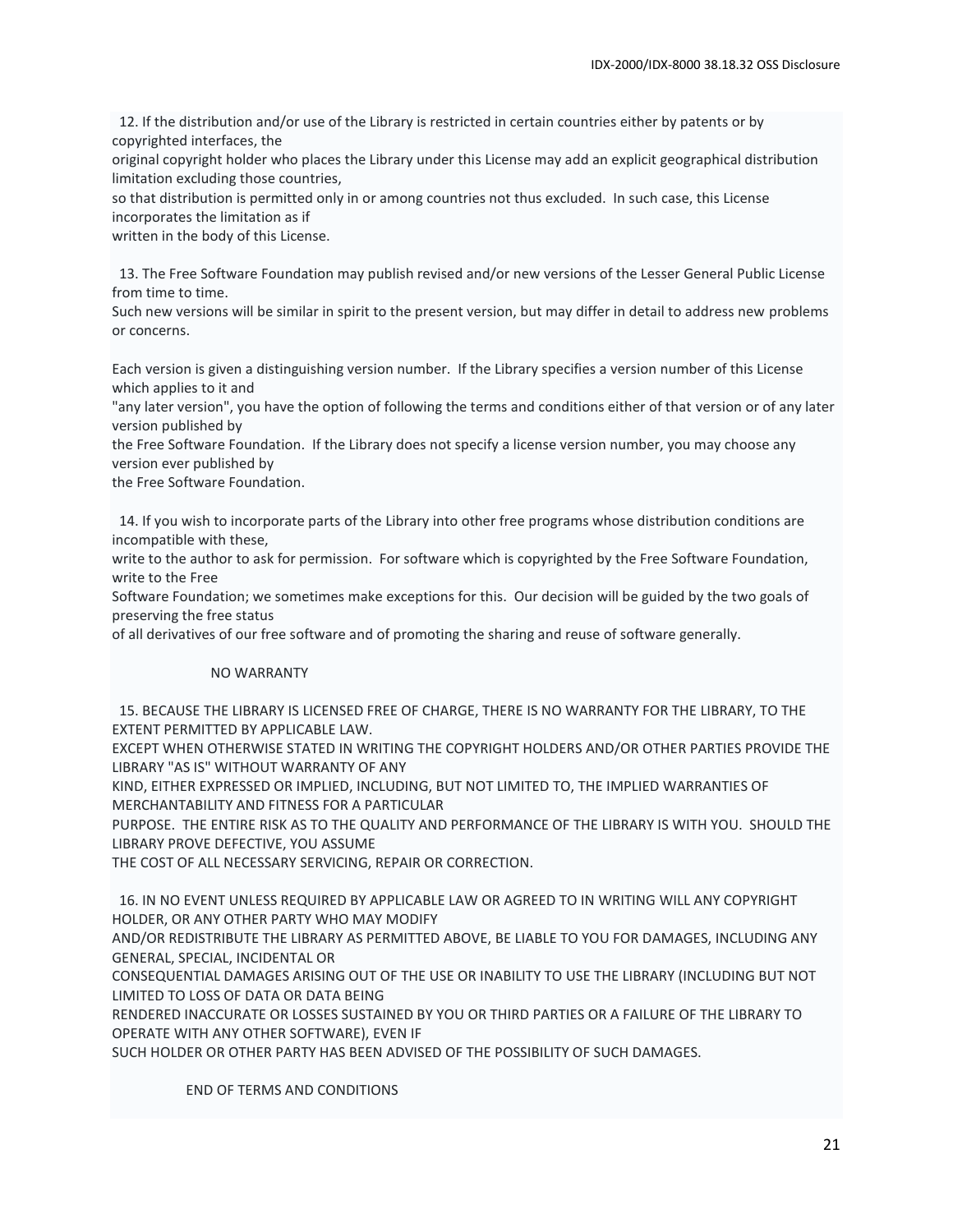How to Apply These Terms to Your New Libraries

 If you develop a new library, and you want it to be of the greatest possible use to the public, we recommend making it free software that everyone can redistribute and change. You can do so by permitting redistribution under these terms (or, alternatively, under the terms of the ordinary General Public License).

 To apply these terms, attach the following notices to the library. It is safest to attach them to the start of each source file to most effectively

convey the exclusion of warranty; and each file should have at least the "copyright" line and a pointer to where the full notice is found.

 <one line to give the library's name and a brief idea of what it does.> Copyright (C) <year> <name of author>

 This library is free software; you can redistribute it and/or modify it under the terms of the GNU Lesser General Public License as published by the Free Software Foundation; either version 2.1 of the License, or (at your option) any later version.

 This library is distributed in the hope that it will be useful, but WITHOUT ANY WARRANTY; without even the implied warranty of MERCHANTABILITY or FITNESS FOR A PARTICULAR PURPOSE. See the GNU Lesser General Public License for more details.

 You should have received a copy of the GNU Lesser General Public License along with this library; if not, write to the Free Software Foundation, Inc., 51 Franklin Street, Fifth Floor, Boston, MA 02110-1301 USA

Also add information on how to contact you by electronic and paper mail.

You should also get your employer (if you work as a programmer) or your school, if any, to sign a "copyright disclaimer" for the library, if necessary. Here is a sample; alter the names:

 Yoyodyne, Inc., hereby disclaims all copyright interest in the library `Frob' (a library for tweaking knobs) written by James Random Hacker.

 <signature of Ty Coon>, 1 April 1990 Ty Coon, President of Vice

That's all there is to it!

### **GNU Lesser General Public License 2.1 or later**

GNU LESSER GENERAL PUBLIC LICENSE Version 2.1, February 1999

Copyright (C) 1991, 1999 Free Software Foundation, Inc. 51 Franklin Street, Fifth Floor, Boston, MA 02110-1301 USA Everyone is permitted to copy and distribute verbatim copies of this license document, but changing it is not allowed.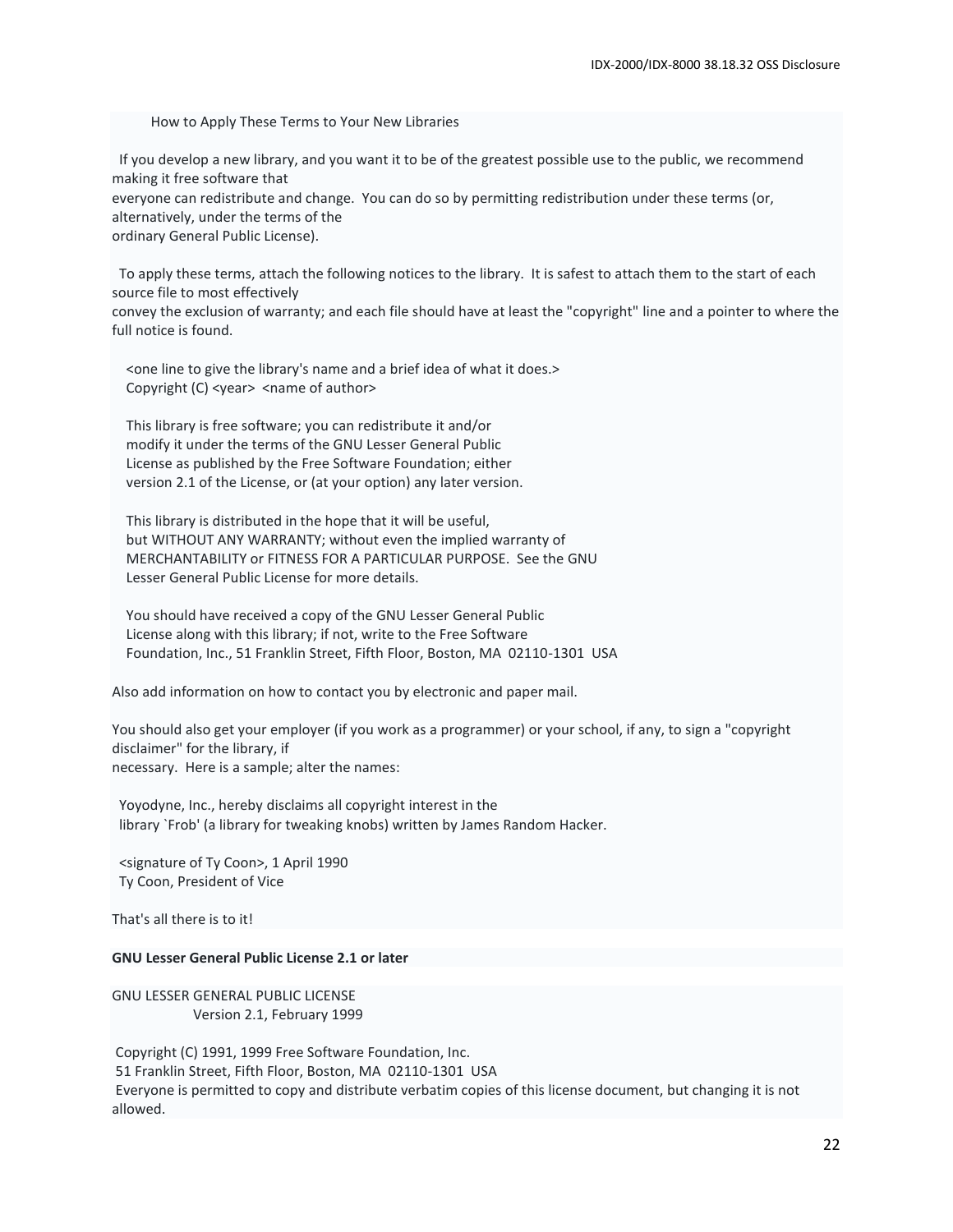[This is the first released version of the Lesser GPL. It also counts as the successor of the GNU Library Public License, version 2, hence the version number 2.1.]

#### Preamble

 The licenses for most software are designed to take away your freedom to share and change it. By contrast, the GNU General Public

Licenses are intended to guarantee your freedom to share and change free software--to make sure the software is free for all its users.

 This license, the Lesser General Public License, applies to some specially designated software packages--typically libraries--of the

Free Software Foundation and other authors who decide to use it. You can use it too, but we suggest you first think carefully about whether

this license or the ordinary General Public License is the better strategy to use in any particular case, based on the explanations below.

 When we speak of free software, we are referring to freedom of use, not price. Our General Public Licenses are designed to make sure that

you have the freedom to distribute copies of free software (and charge for this service if you wish); that you receive source code or can get

it if you want it; that you can change the software and use pieces of it in new free programs; and that you are informed that you can do

these things.

 To protect your rights, we need to make restrictions that forbid distributors to deny you these rights or to ask you to surrender these

rights. These restrictions translate to certain responsibilities for you if you distribute copies of the library or if you modify it.

 For example, if you distribute copies of the library, whether gratis or for a fee, you must give the recipients all the rights that we gave

you. You must make sure that they, too, receive or can get the source code. If you link other code with the library, you must provide

complete object files to the recipients, so that they can relink them with the library after making changes to the library and recompiling

it. And you must show them these terms so they know their rights.

 We protect your rights with a two-step method: (1) we copyright the library, and (2) we offer you this license, which gives you legal

permission to copy, distribute and/or modify the library.

 To protect each distributor, we want to make it very clear that there is no warranty for the free library. Also, if the library is

modified by someone else and passed on, the recipients should know that what they have is not the original version, so that the original

author's reputation will not be affected by problems that might be introduced by others.

 Finally, software patents pose a constant threat to the existence of any free program. We wish to make sure that a company cannot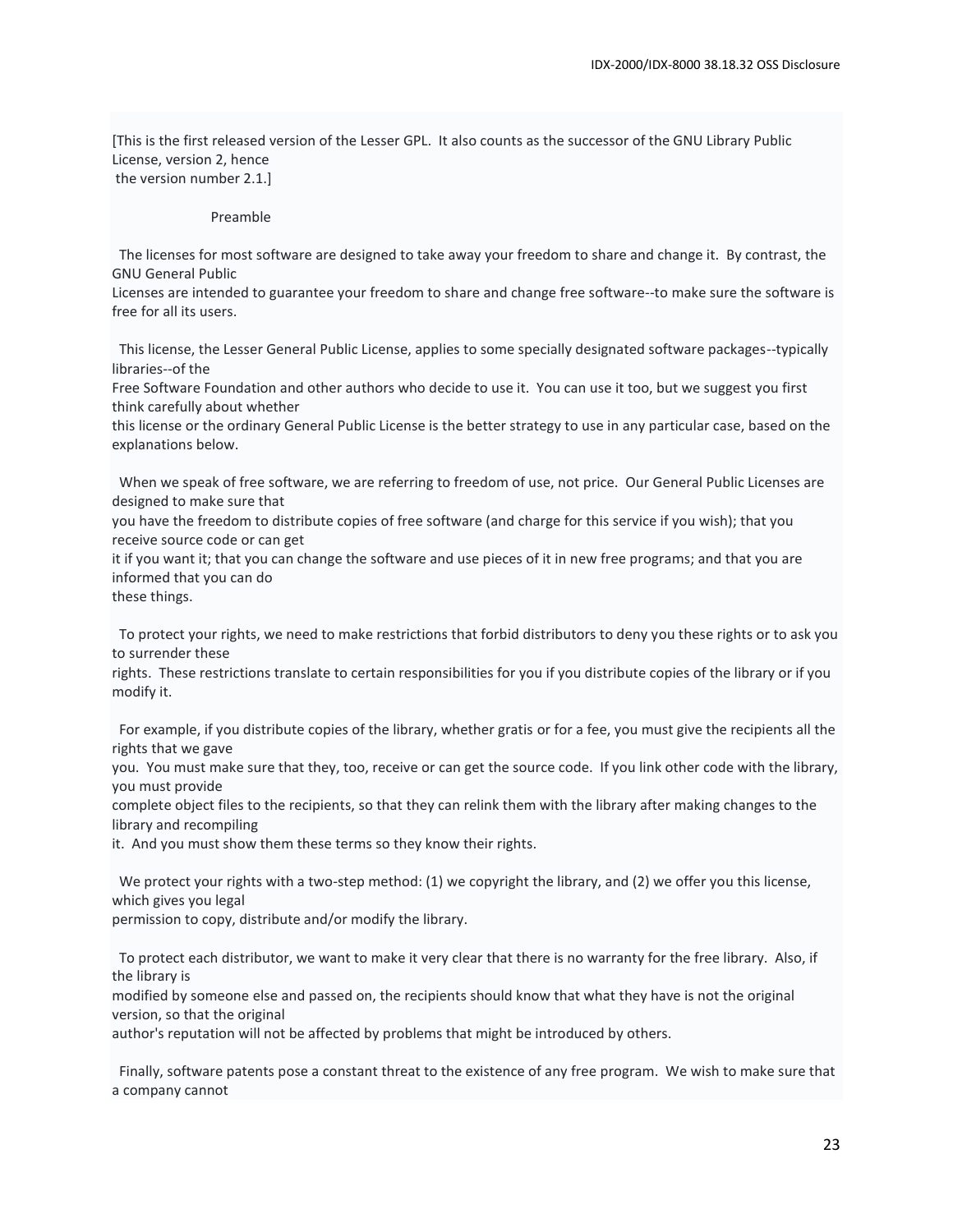effectively restrict the users of a free program by obtaining a restrictive license from a patent holder. Therefore, we insist that

any patent license obtained for a version of the library must be consistent with the full freedom of use specified in this license.

 Most GNU software, including some libraries, is covered by the ordinary GNU General Public License. This license, the GNU Lesser

General Public License, applies to certain designated libraries, and is quite different from the ordinary General Public License. We use

this license for certain libraries in order to permit linking those libraries into non-free programs.

 When a program is linked with a library, whether statically or using a shared library, the combination of the two is legally speaking a

combined work, a derivative of the original library. The ordinary General Public License therefore permits such linking only if the

entire combination fits its criteria of freedom. The Lesser General Public License permits more lax criteria for linking other code with

the library.

 We call this license the "Lesser" General Public License because it does Less to protect the user's freedom than the ordinary General

Public License. It also provides other free software developers Less of an advantage over competing non-free programs. These disadvantages

are the reason we use the ordinary General Public License for many libraries. However, the Lesser license provides advantages in certain

special circumstances.

 For example, on rare occasions, there may be a special need to encourage the widest possible use of a certain library, so that it becomes

a de-facto standard. To achieve this, non-free programs must be allowed to use the library. A more frequent case is that a free

library does the same job as widely used non-free libraries. In this case, there is little to gain by limiting the free library to free

software only, so we use the Lesser General Public License.

 In other cases, permission to use a particular library in non-free programs enables a greater number of people to use a large body of

free software. For example, permission to use the GNU C Library in non-free programs enables many more people to use the whole GNU

operating system, as well as its variant, the GNU/Linux operating system.

 Although the Lesser General Public License is Less protective of the users' freedom, it does ensure that the user of a program that is

linked with the Library has the freedom and the wherewithal to run that program using a modified version of the Library.

 The precise terms and conditions for copying, distribution and modification follow. Pay close attention to the difference between a

"work based on the library" and a "work that uses the library". The former contains code derived from the library, whereas the latter must

be combined with the library in order to run.

GNU LESSER GENERAL PUBLIC LICENSE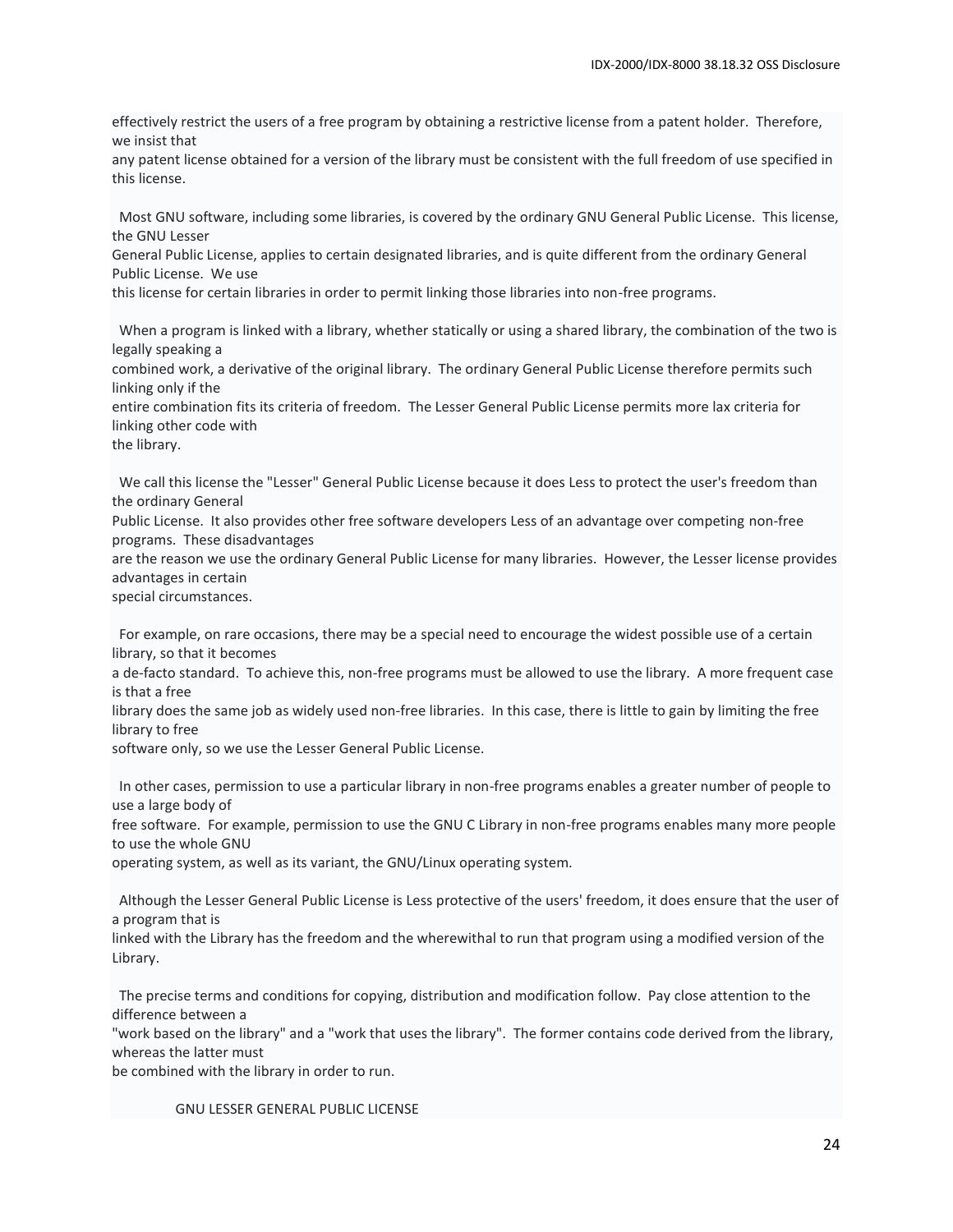#### TERMS AND CONDITIONS FOR COPYING, DISTRIBUTION AND MODIFICATION

 0. This License Agreement applies to any software library or other program which contains a notice placed by the copyright holder or

other authorized party saying it may be distributed under the terms of this Lesser General Public License (also called "this License").

Each licensee is addressed as "you".

 A "library" means a collection of software functions and/or data prepared so as to be conveniently linked with application programs

(which use some of those functions and data) to form executables.

 The "Library", below, refers to any such software library or work which has been distributed under these terms. A "work based on the

Library" means either the Library or any derivative work under copyright law: that is to say, a work containing the Library or a

portion of it, either verbatim or with modifications and/or translated straightforwardly into another language. (Hereinafter, translation is

included without limitation in the term "modification".)

 "Source code" for a work means the preferred form of the work for making modifications to it. For a library, complete source code means

all the source code for all modules it contains, plus any associated interface definition files, plus the scripts used to control compilation

and installation of the library.

 Activities other than copying, distribution and modification are not covered by this License; they are outside its scope. The act of

running a program using the Library is not restricted, and output from such a program is covered only if its contents constitute a work based

on the Library (independent of the use of the Library in a tool for writing it). Whether that is true depends on what the Library does

and what the program that uses the Library does.

 1. You may copy and distribute verbatim copies of the Library's complete source code as you receive it, in any medium, provided that

you conspicuously and appropriately publish on each copy an appropriate copyright notice and disclaimer of warranty; keep intact

all the notices that refer to this License and to the absence of any warranty; and distribute a copy of this License along with the

Library.

 You may charge a fee for the physical act of transferring a copy, and you may at your option offer warranty protection in exchange for a fee.

 2. You may modify your copy or copies of the Library or any portion of it, thus forming a work based on the Library, and copy and

distribute such modifications or work under the terms of Section 1 above, provided that you also meet all of these conditions:

a) The modified work must itself be a software library.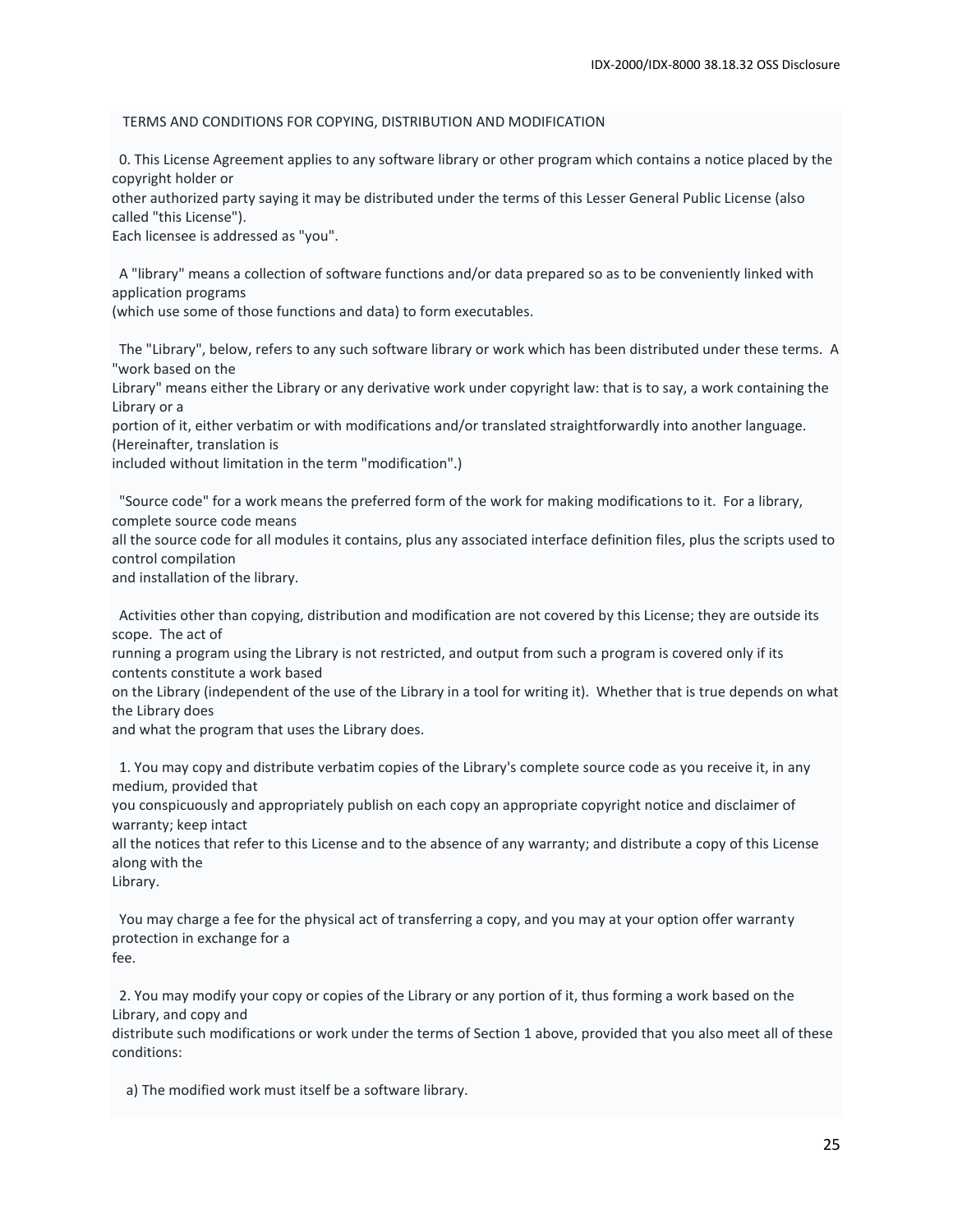b) You must cause the files modified to carry prominent notices stating that you changed the files and the date of any change.

 c) You must cause the whole of the work to be licensed at no charge to all third parties under the terms of this License.

 d) If a facility in the modified Library refers to a function or a table of data to be supplied by an application program that uses

 the facility, other than as an argument passed when the facility is invoked, then you must make a good faith effort to ensure that,

 in the event an application does not supply such function or table, the facility still operates, and performs whatever part of

its purpose remains meaningful.

 (For example, a function in a library to compute square roots has a purpose that is entirely well-defined independent of the

 application. Therefore, Subsection 2d requires that any application-supplied function or table used by this function must

be optional: if the application does not supply it, the square root function must still compute square roots.)

These requirements apply to the modified work as a whole. If identifiable sections of that work are not derived from the Library,

and can be reasonably considered independent and separate works in themselves, then this License, and its terms, do not apply to those

sections when you distribute them as separate works. But when you distribute the same sections as part of a whole which is a work based

on the Library, the distribution of the whole must be on the terms of this License, whose permissions for other licensees extend to the

entire whole, and thus to each and every part regardless of who wrote it.

Thus, it is not the intent of this section to claim rights or contest your rights to work written entirely by you; rather, the intent is to

exercise the right to control the distribution of derivative or collective works based on the Library.

In addition, mere aggregation of another work not based on the Library with the Library (or with a work based on the Library) on a volume of

a storage or distribution medium does not bring the other work under the scope of this License.

 3. You may opt to apply the terms of the ordinary GNU General Public License instead of this License to a given copy of the Library. To do

this, you must alter all the notices that refer to this License, so that they refer to the ordinary GNU General Public License, version 2,

instead of to this License. (If a newer version than version 2 of the ordinary GNU General Public License has appeared, then you can specify

that version instead if you wish.) Do not make any other change in these notices.

 Once this change is made in a given copy, it is irreversible for that copy, so the ordinary GNU General Public License applies to all

subsequent copies and derivative works made from that copy.

This option is useful when you wish to copy part of the code of the Library into a program that is not a library.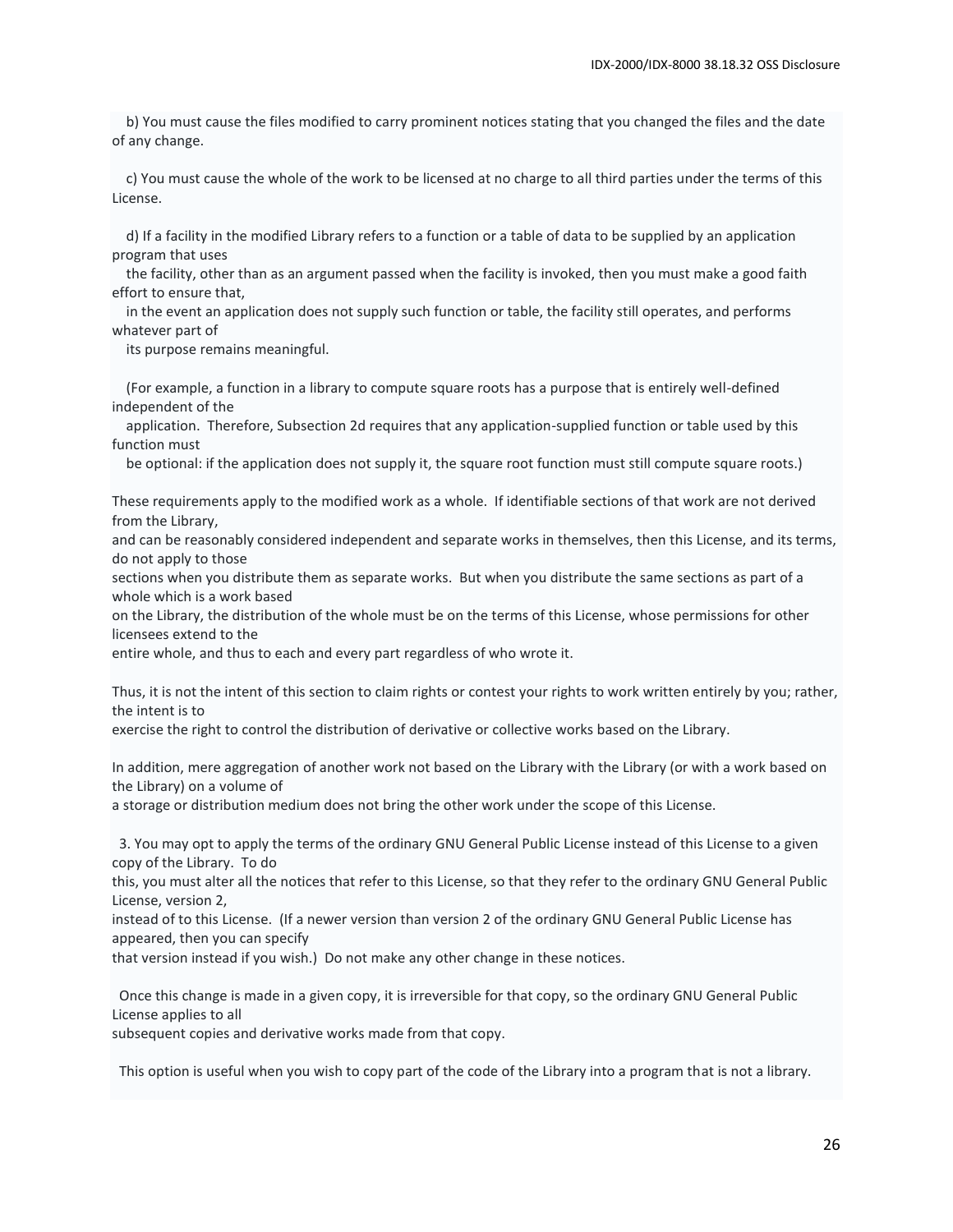4. You may copy and distribute the Library (or a portion or derivative of it, under Section 2) in object code or executable form

under the terms of Sections 1 and 2 above provided that you accompany it with the complete corresponding machine-readable source code, which

must be distributed under the terms of Sections 1 and 2 above on a medium customarily used for software interchange.

 If distribution of object code is made by offering access to copy from a designated place, then offering equivalent access to copy the

source code from the same place satisfies the requirement to distribute the source code, even though third parties are not

compelled to copy the source along with the object code.

 5. A program that contains no derivative of any portion of the Library, but is designed to work with the Library by being compiled or

linked with it, is called a "work that uses the Library". Such a work, in isolation, is not a derivative work of the Library, and

therefore falls outside the scope of this License.

 However, linking a "work that uses the Library" with the Library creates an executable that is a derivative of the Library (because it

contains portions of the Library), rather than a "work that uses the library". The executable is therefore covered by this License.

Section 6 states terms for distribution of such executables.

 When a "work that uses the Library" uses material from a header file that is part of the Library, the object code for the work may be a

derivative work of the Library even though the source code is not. Whether this is true is especially significant if the work can be

linked without the Library, or if the work is itself a library. The threshold for this to be true is not precisely defined by law.

 If such an object file uses only numerical parameters, data structure layouts and accessors, and small macros and small inline

functions (ten lines or less in length), then the use of the object file is unrestricted, regardless of whether it is legally a derivative

work. (Executables containing this object code plus portions of the Library will still fall under Section 6.)

 Otherwise, if the work is a derivative of the Library, you may distribute the object code for the work under the terms of Section 6.

Any executables containing that work also fall under Section 6, whether or not they are linked directly with the Library itself.

 6. As an exception to the Sections above, you may also combine or link a "work that uses the Library" with the Library to produce a

work containing portions of the Library, and distribute that work under terms of your choice, provided that the terms permit

modification of the work for the customer's own use and reverse engineering for debugging such modifications.

 You must give prominent notice with each copy of the work that the Library is used in it and that the Library and its use are covered by

this License. You must supply a copy of this License. If the work during execution displays copyright notices, you must include the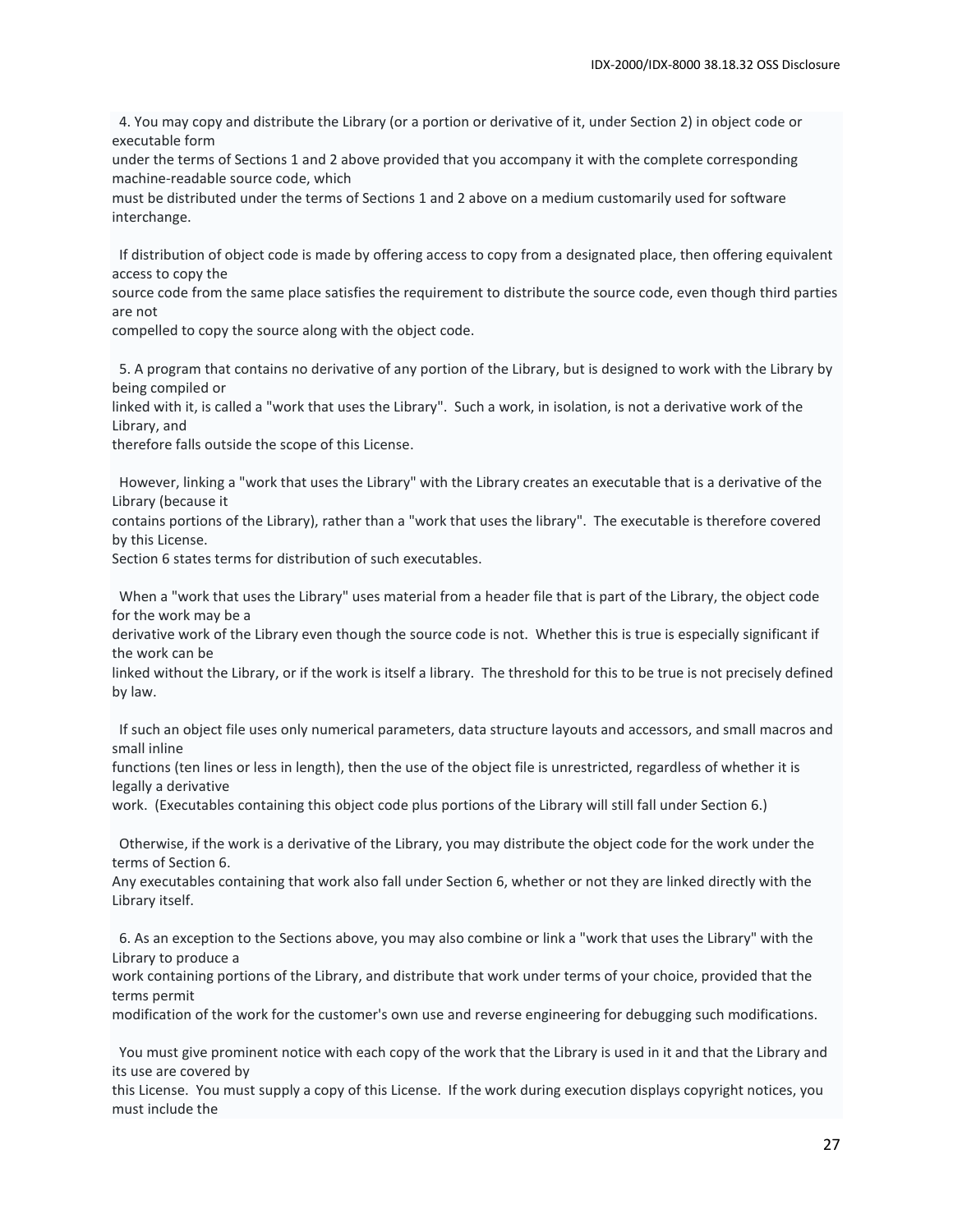copyright notice for the Library among them, as well as a reference directing the user to the copy of this License. Also, you must do one

of these things:

 a) Accompany the work with the complete corresponding machine-readable source code for the Library including whatever

 changes were used in the work (which must be distributed under Sections 1 and 2 above); and, if the work is an executable linked

 with the Library, with the complete machine-readable "work that uses the Library", as object code and/or source code, so that the

 user can modify the Library and then relink to produce a modified executable containing the modified Library. (It is understood

 that the user who changes the contents of definitions files in the Library will not necessarily be able to recompile the application

to use the modified definitions.)

 b) Use a suitable shared library mechanism for linking with the Library. A suitable mechanism is one that (1) uses at run time a

 copy of the library already present on the user's computer system, rather than copying library functions into the executable, and (2)

 will operate properly with a modified version of the library, if the user installs one, as long as the modified version is

interface-compatible with the version that the work was made with.

 c) Accompany the work with a written offer, valid for at least three years, to give the same user the materials specified in Subsection 6a, above, for a charge no more than the cost of performing this distribution.

 d) If distribution of the work is made by offering access to copy from a designated place, offer equivalent access to copy the above

specified materials from the same place.

 e) Verify that the user has already received a copy of these materials or that you have already sent this user a copy.

 For an executable, the required form of the "work that uses the Library" must include any data and utility programs needed for

reproducing the executable from it. However, as a special exception, the materials to be distributed need not include anything that is

normally distributed (in either source or binary form) with the major components (compiler, kernel, and so on) of the operating system on

which the executable runs, unless that component itself accompanies the executable.

 It may happen that this requirement contradicts the license restrictions of other proprietary libraries that do not normally

accompany the operating system. Such a contradiction means you cannot use both them and the Library together in an executable that you

distribute.

 7. You may place library facilities that are a work based on the Library side-by-side in a single library together with other library

facilities not covered by this License, and distribute such a combined library, provided that the separate distribution of the work based on

the Library and of the other library facilities is otherwise permitted, and provided that you do these two things: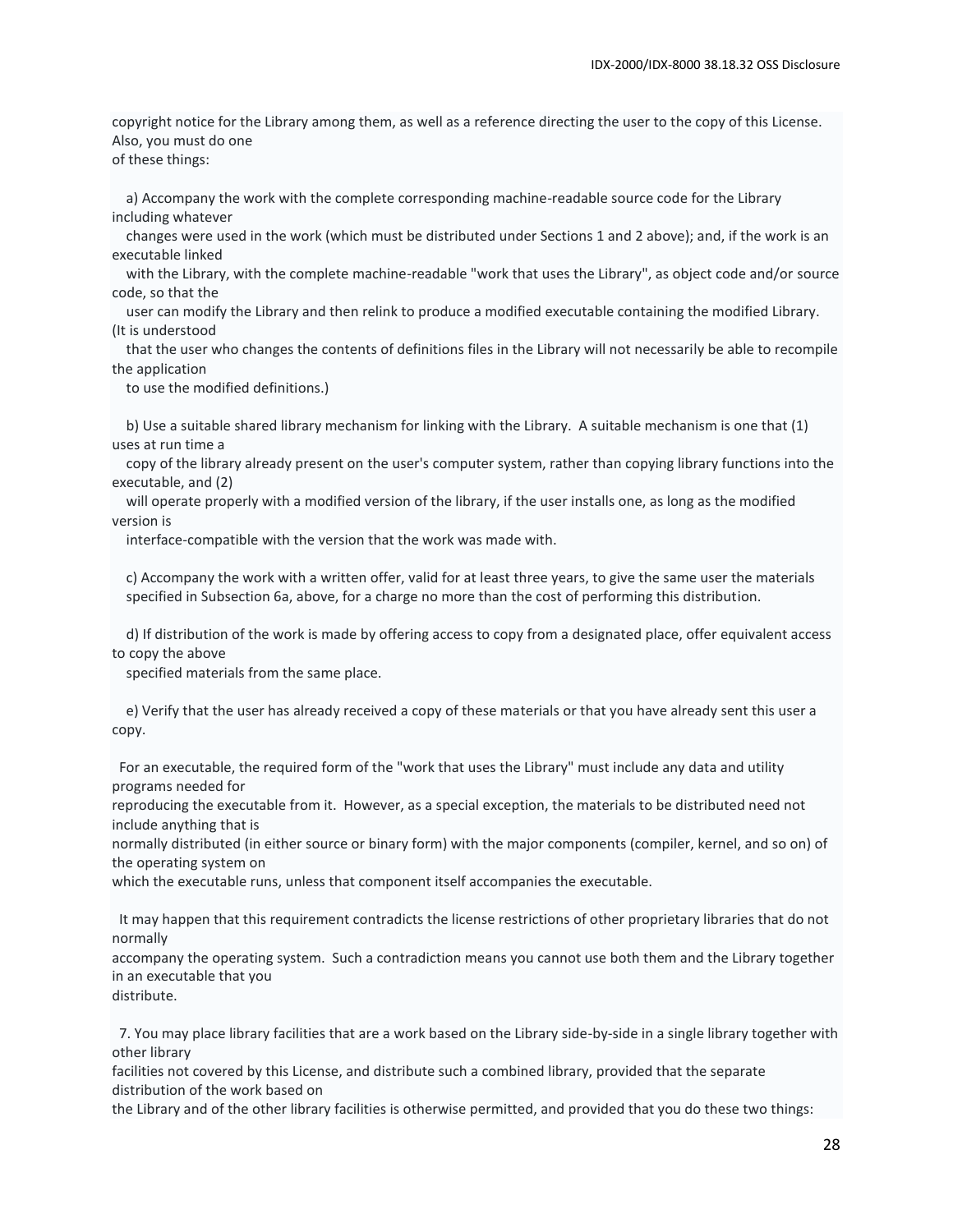a) Accompany the combined library with a copy of the same work based on the Library, uncombined with any other library

facilities. This must be distributed under the terms of the Sections above.

 b) Give prominent notice with the combined library of the fact that part of it is a work based on the Library, and explaining

where to find the accompanying uncombined form of the same work.

 8. You may not copy, modify, sublicense, link with, or distribute the Library except as expressly provided under this License. Any

attempt otherwise to copy, modify, sublicense, link with, or distribute the Library is void, and will automatically terminate your

rights under this License. However, parties who have received copies, or rights, from you under this License will not have their licenses

terminated so long as such parties remain in full compliance.

 9. You are not required to accept this License, since you have not signed it. However, nothing else grants you permission to modify or

distribute the Library or its derivative works. These actions are prohibited by law if you do not accept this License. Therefore, by

modifying or distributing the Library (or any work based on the Library), you indicate your acceptance of this License to do so, and

all its terms and conditions for copying, distributing or modifying the Library or works based on it.

 10. Each time you redistribute the Library (or any work based on the Library), the recipient automatically receives a license from the

original licensor to copy, distribute, link with or modify the Library subject to these terms and conditions. You may not impose any further

restrictions on the recipients' exercise of the rights granted herein. You are not responsible for enforcing compliance by third parties with

this License.

 11. If, as a consequence of a court judgment or allegation of patent infringement or for any other reason (not limited to patent issues),

conditions are imposed on you (whether by court order, agreement or otherwise) that contradict the conditions of this License, they do not

excuse you from the conditions of this License. If you cannot distribute so as to satisfy simultaneously your obligations under this

License and any other pertinent obligations, then as a consequence you may not distribute the Library at all. For example, if a patent

license would not permit royalty-free redistribution of the Library by all those who receive copies directly or indirectly through you, then

the only way you could satisfy both it and this License would be to refrain entirely from distribution of the Library.

If any portion of this section is held invalid or unenforceable under any particular circumstance, the balance of the section is intended to apply,

and the section as a whole is intended to apply in other circumstances.

It is not the purpose of this section to induce you to infringe any patents or other property right claims or to contest validity of any

such claims; this section has the sole purpose of protecting the integrity of the free software distribution system which is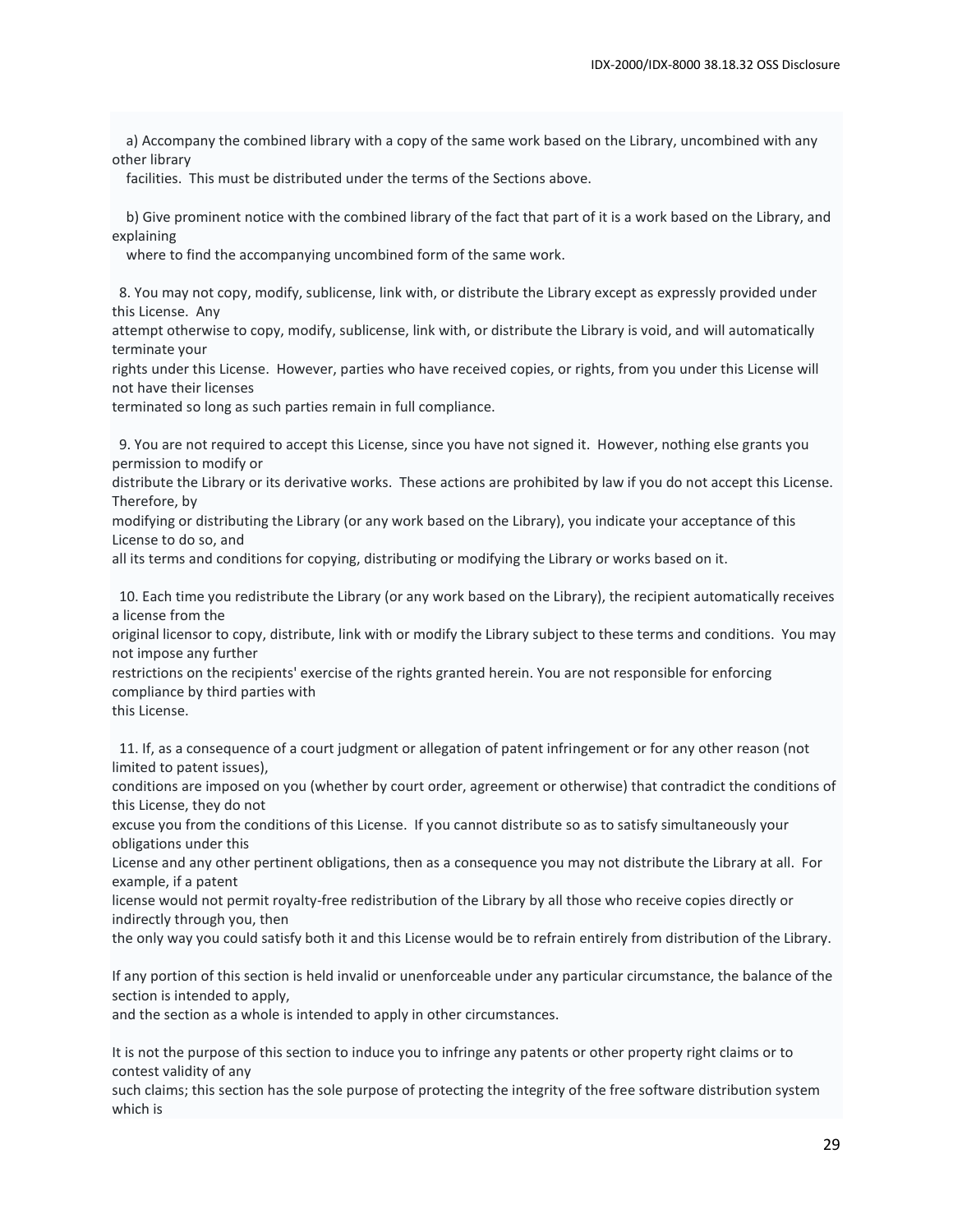implemented by public license practices. Many people have made generous contributions to the wide range of software distributed

through that system in reliance on consistent application of that system; it is up to the author/donor to decide if he or she is willing

to distribute software through any other system and a licensee cannot impose that choice.

This section is intended to make thoroughly clear what is believed to be a consequence of the rest of this License.

 12. If the distribution and/or use of the Library is restricted in certain countries either by patents or by copyrighted interfaces, the

original copyright holder who places the Library under this License may add an explicit geographical distribution limitation excluding those countries,

so that distribution is permitted only in or among countries not thus excluded. In such case, this License incorporates the limitation as if

written in the body of this License.

 13. The Free Software Foundation may publish revised and/or new versions of the Lesser General Public License from time to time.

Such new versions will be similar in spirit to the present version, but may differ in detail to address new problems or concerns.

Each version is given a distinguishing version number. If the Library specifies a version number of this License which applies to it and

"any later version", you have the option of following the terms and conditions either of that version or of any later version published by

the Free Software Foundation. If the Library does not specify a license version number, you may choose any version ever published by

the Free Software Foundation.

 14. If you wish to incorporate parts of the Library into other free programs whose distribution conditions are incompatible with these,

write to the author to ask for permission. For software which is copyrighted by the Free Software Foundation, write to the Free

Software Foundation; we sometimes make exceptions for this. Our decision will be guided by the two goals of preserving the free status

of all derivatives of our free software and of promoting the sharing and reuse of software generally.

#### NO WARRANTY

 15. BECAUSE THE LIBRARY IS LICENSED FREE OF CHARGE, THERE IS NO WARRANTY FOR THE LIBRARY, TO THE EXTENT PERMITTED BY APPLICABLE LAW.

EXCEPT WHEN OTHERWISE STATED IN WRITING THE COPYRIGHT HOLDERS AND/OR OTHER PARTIES PROVIDE THE LIBRARY "AS IS" WITHOUT WARRANTY OF ANY

KIND, EITHER EXPRESSED OR IMPLIED, INCLUDING, BUT NOT LIMITED TO, THE IMPLIED WARRANTIES OF MERCHANTABILITY AND FITNESS FOR A PARTICULAR

PURPOSE. THE ENTIRE RISK AS TO THE QUALITY AND PERFORMANCE OF THE LIBRARY IS WITH YOU. SHOULD THE LIBRARY PROVE DEFECTIVE, YOU ASSUME

THE COST OF ALL NECESSARY SERVICING, REPAIR OR CORRECTION.

 16. IN NO EVENT UNLESS REQUIRED BY APPLICABLE LAW OR AGREED TO IN WRITING WILL ANY COPYRIGHT HOLDER, OR ANY OTHER PARTY WHO MAY MODIFY

AND/OR REDISTRIBUTE THE LIBRARY AS PERMITTED ABOVE, BE LIABLE TO YOU FOR DAMAGES, INCLUDING ANY GENERAL, SPECIAL, INCIDENTAL OR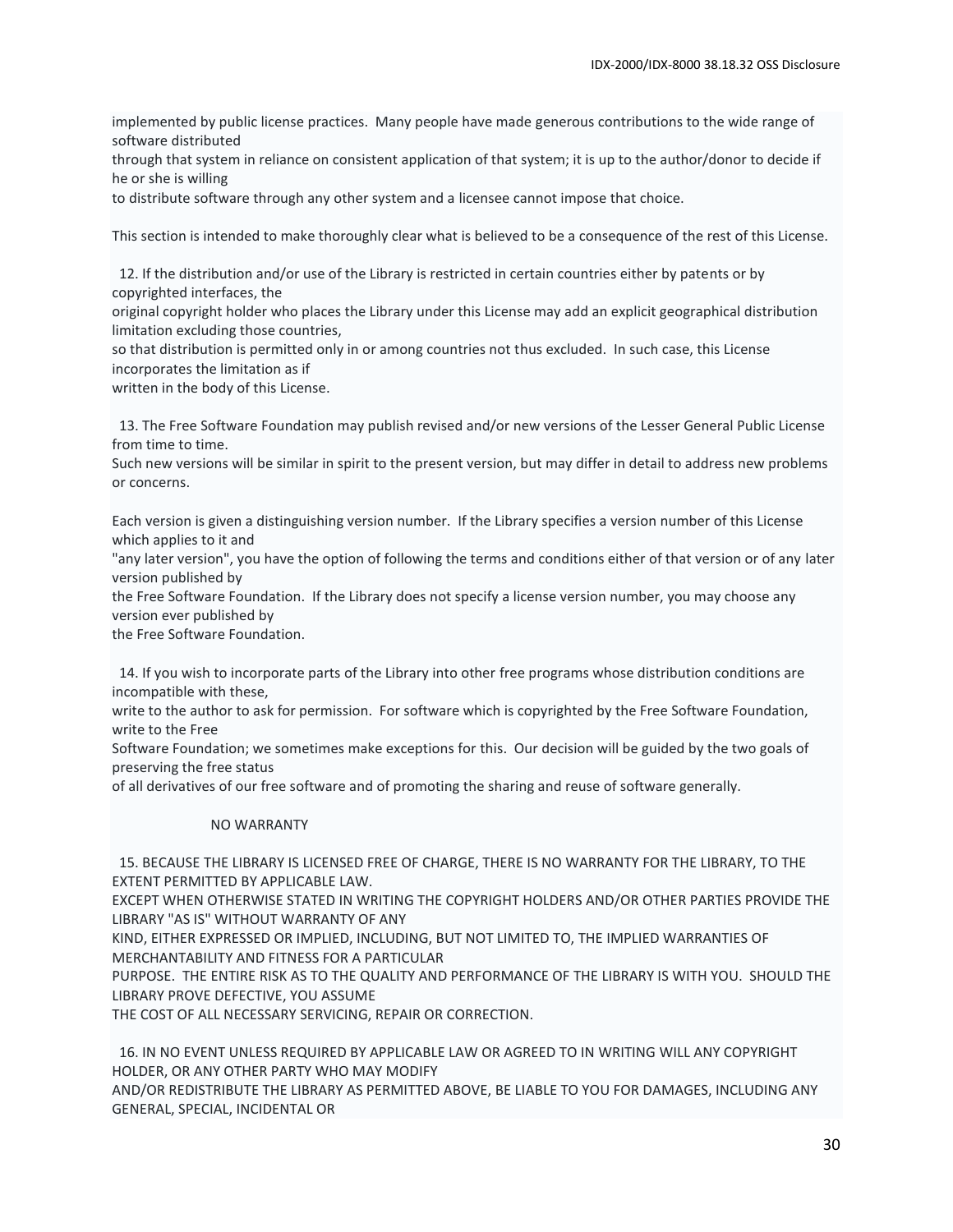CONSEQUENTIAL DAMAGES ARISING OUT OF THE USE OR INABILITY TO USE THE LIBRARY (INCLUDING BUT NOT LIMITED TO LOSS OF DATA OR DATA BEING RENDERED INACCURATE OR LOSSES SUSTAINED BY YOU OR THIRD PARTIES OR A FAILURE OF THE LIBRARY TO OPERATE WITH ANY OTHER SOFTWARE), EVEN IF SUCH HOLDER OR OTHER PARTY HAS BEEN ADVISED OF THE POSSIBILITY OF SUCH DAMAGES.

END OF TERMS AND CONDITIONS

How to Apply These Terms to Your New Libraries

 If you develop a new library, and you want it to be of the greatest possible use to the public, we recommend making it free software that everyone can redistribute and change. You can do so by permitting redistribution under these terms (or, alternatively, under the terms of the ordinary General Public License).

 To apply these terms, attach the following notices to the library. It is safest to attach them to the start of each source file to most effectively

convey the exclusion of warranty; and each file should have at least the "copyright" line and a pointer to where the full notice is found.

 <one line to give the library's name and a brief idea of what it does.> Copyright (C) <year> <name of author>

 This library is free software; you can redistribute it and/or modify it under the terms of the GNU Lesser General Public License as published by the Free Software Foundation; either version 2.1 of the License, or (at your option) any later version.

 This library is distributed in the hope that it will be useful, but WITHOUT ANY WARRANTY; without even the implied warranty of MERCHANTABILITY or FITNESS FOR A PARTICULAR PURPOSE. See the GNU Lesser General Public License for more details.

 You should have received a copy of the GNU Lesser General Public License along with this library; if not, write to the Free Software Foundation, Inc., 51 Franklin Street, Fifth Floor, Boston, MA 02110-1301 USA

Also add information on how to contact you by electronic and paper mail.

You should also get your employer (if you work as a programmer) or your school, if any, to sign a "copyright disclaimer" for the library, if necessary. Here is a sample; alter the names:

 Yoyodyne, Inc., hereby disclaims all copyright interest in the library `Frob' (a library for tweaking knobs) written by James Random Hacker.

 <signature of Ty Coon>, 1 April 1990 Ty Coon, President of Vice

That's all there is to it!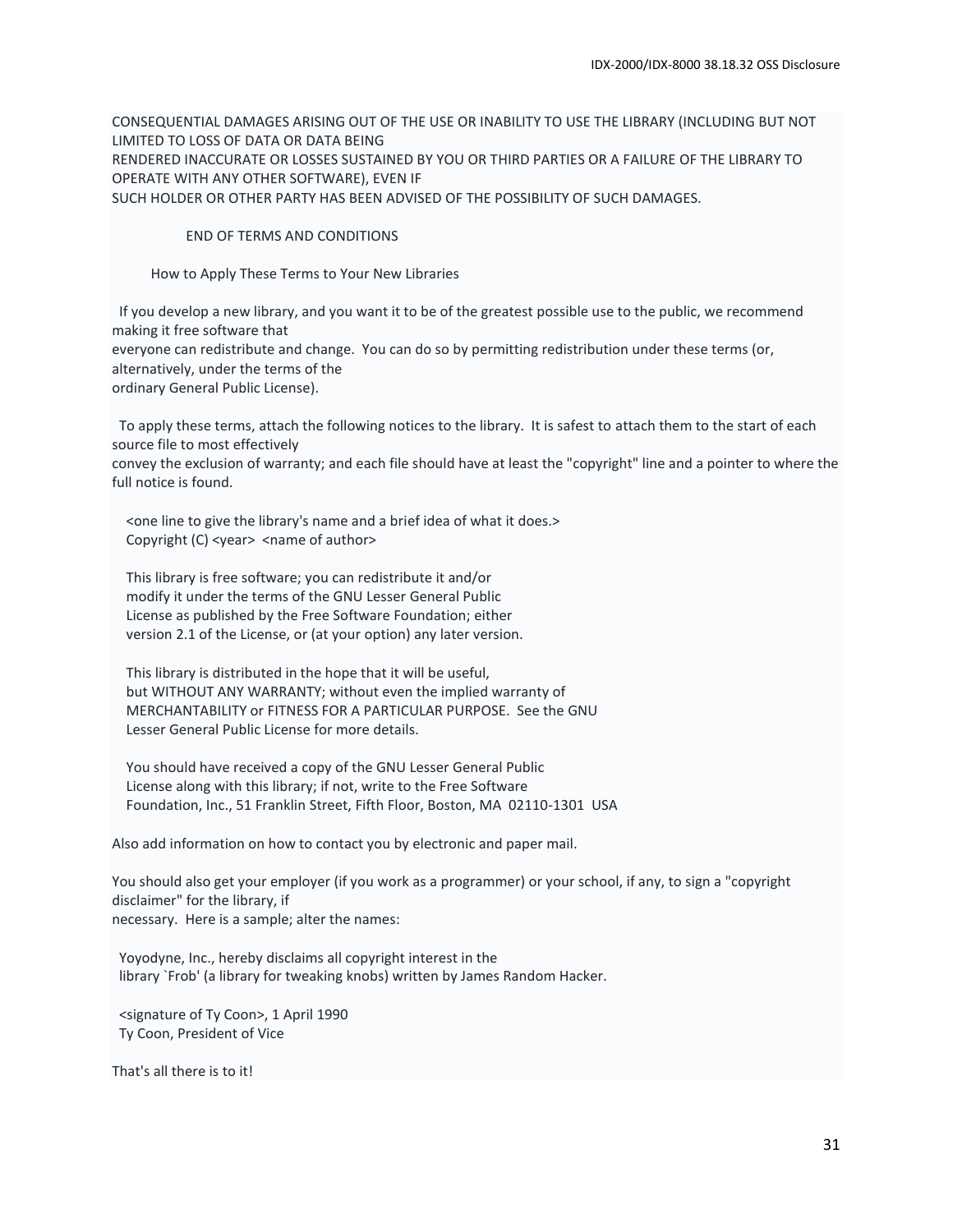#### **Common Public License - v 1.0**

#### Updated 16 Apr 2009

As of 25 Feb 2009, IBM has assigned the Agreement Steward role for the CPL to the Eclipse Foundation. Eclipse has designated the Eclipse Public License (EPL) as the follow-on version of the CPL.

THE ACCOMPANYING PROGRAM IS PROVIDED UNDER THE TERMS OF THIS COMMON PUBLIC LICENSE ("AGREEMENT"). ANY USE, REPRODUCTION OR DISTRIBUTION OF THE PROGRAM CONSTITUTES RECIPIENT'S ACCEPTANCE OF THIS AGREEMENT.

#### 1. DEFINITIONS

"Contribution" means:

a) in the case of the initial Contributor, the initial code and documentation distributed under this Agreement, and b) in the case of each subsequent Contributor:

- i) changes to the Program, and
- ii) additions to the Program;

where such changes and/or additions to the Program originate from and are distributed by that particular Contributor. A Contribution 'originates' from a Contributor if it was added to the Program by such Contributor itself or anyone acting on such Contributor's behalf. Contributions do not include additions to the Program which: (i) are separate modules of software distributed in conjunction with the Program under their own license agreement, and (ii) are not derivative works of the Program.

"Contributor" means any person or entity that distributes the Program.

"Licensed Patents " mean patent claims licensable by a Contributor which are necessarily infringed by the use or sale of its Contribution alone or when combined with the Program.

"Program" means the Contributions distributed in accordance with this Agreement.

"Recipient" means anyone who receives the Program under this Agreement, including all Contributors.

#### 2. GRANT OF RIGHTS

a) Subject to the terms of this Agreement, each Contributor hereby grants Recipient a non-exclusive, worldwide, royalty-free copyright license to reproduce, prepare derivative works of, publicly display, publicly perform, distribute and sublicense the Contribution of such Contributor, if any, and such derivative works, in source code and object code form.

b) Subject to the terms of this Agreement, each Contributor hereby grants Recipient a non-exclusive, worldwide, royalty-free patent license under Licensed Patents to make, use, sell, offer to sell, import and otherwise transfer the Contribution of such Contributor, if any, in source code and object code form. This patent license shall apply to the combination of the Contribution and the Program if, at the time the Contribution is added by the Contributor, such addition of the Contribution causes such combination to be covered by the Licensed Patents. The patent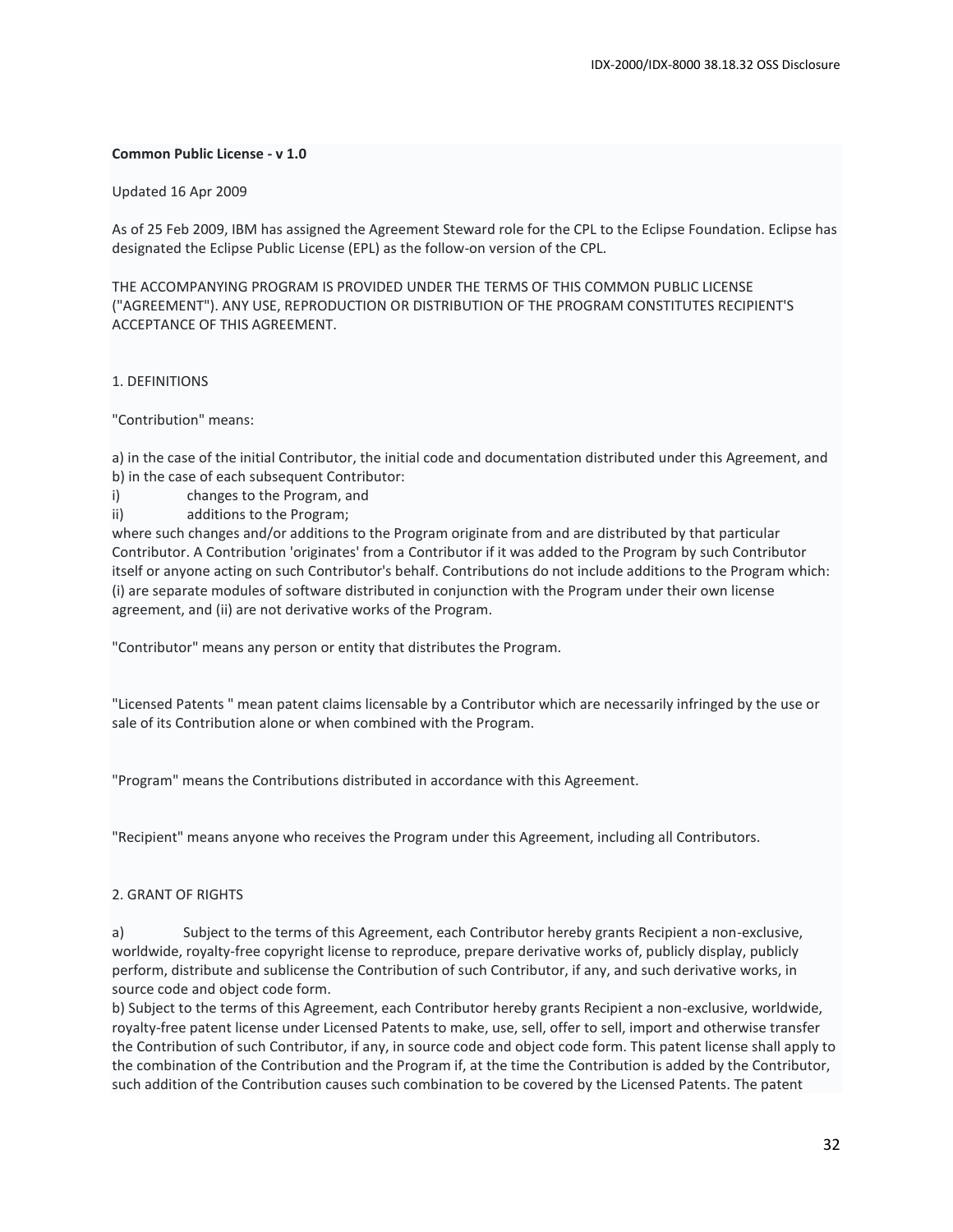license shall not apply to any other combinations which include the Contribution. No hardware per se is licensed hereunder.

c) Recipient understands that although each Contributor grants the licenses to its Contributions set forth herein, no assurances are provided by any Contributor that the Program does not infringe the patent or other intellectual property rights of any other entity. Each Contributor disclaims any liability to Recipient for claims brought by any other entity based on infringement of intellectual property rights or otherwise. As a condition to exercising the rights and licenses granted hereunder, each Recipient hereby assumes sole responsibility to secure any other intellectual property rights needed, if any. For example, if a third party patent license is required to allow Recipient to distribute the Program, it is Recipient's responsibility to acquire that license before distributing the Program.

d) Each Contributor represents that to its knowledge it has sufficient copyright rights in its Contribution, if any, to grant the copyright license set forth in this Agreement. 3. REQUIREMENTS

A Contributor may choose to distribute the Program in object code form under its own license agreement, provided that:

a) it complies with the terms and conditions of this Agreement; and

b) its license agreement:

i) effectively disclaims on behalf of all Contributors all warranties and conditions, express and implied, including warranties or conditions of title and non-infringement, and implied warranties or conditions of merchantability and fitness for a particular purpose;

ii) effectively excludes on behalf of all Contributors all liability for damages, including direct, indirect, special, incidental and consequential damages, such as lost profits;

iii) states that any provisions which differ from this Agreement are offered by that Contributor alone and not by any other party; and

iv) states that source code for the Program is available from such Contributor, and informs licensees how to obtain it in a reasonable manner on or through a medium customarily used for software exchange. When the Program is made available in source code form:

- a) it must be made available under this Agreement; and
- b) a copy of this Agreement must be included with each copy of the Program.

Contributors may not remove or alter any copyright notices contained within the Program.

Each Contributor must identify itself as the originator of its Contribution, if any, in a manner that reasonably allows subsequent Recipients to identify the originator of the Contribution.

# 4. COMMERCIAL DISTRIBUTION

Commercial distributors of software may accept certain responsibilities with respect to end users, business partners and the like. While this license is intended to facilitate the commercial use of the Program, the Contributor who includes the Program in a commercial product offering should do so in a manner which does not create potential liability for other Contributors. Therefore, if a Contributor includes the Program in a commercial product offering, such Contributor ("Commercial Contributor") hereby agrees to defend and indemnify every other Contributor ("Indemnified Contributor") against any losses, damages and costs (collectively "Losses") arising from claims, lawsuits and other legal actions brought by a third party against the Indemnified Contributor to the extent caused by the acts or omissions of such Commercial Contributor in connection with its distribution of the Program in a commercial product offering. The obligations in this section do not apply to any claims or Losses relating to any actual or alleged intellectual property infringement. In order to qualify, an Indemnified Contributor must: a) promptly notify the Commercial Contributor in writing of such claim, and b) allow the Commercial Contributor to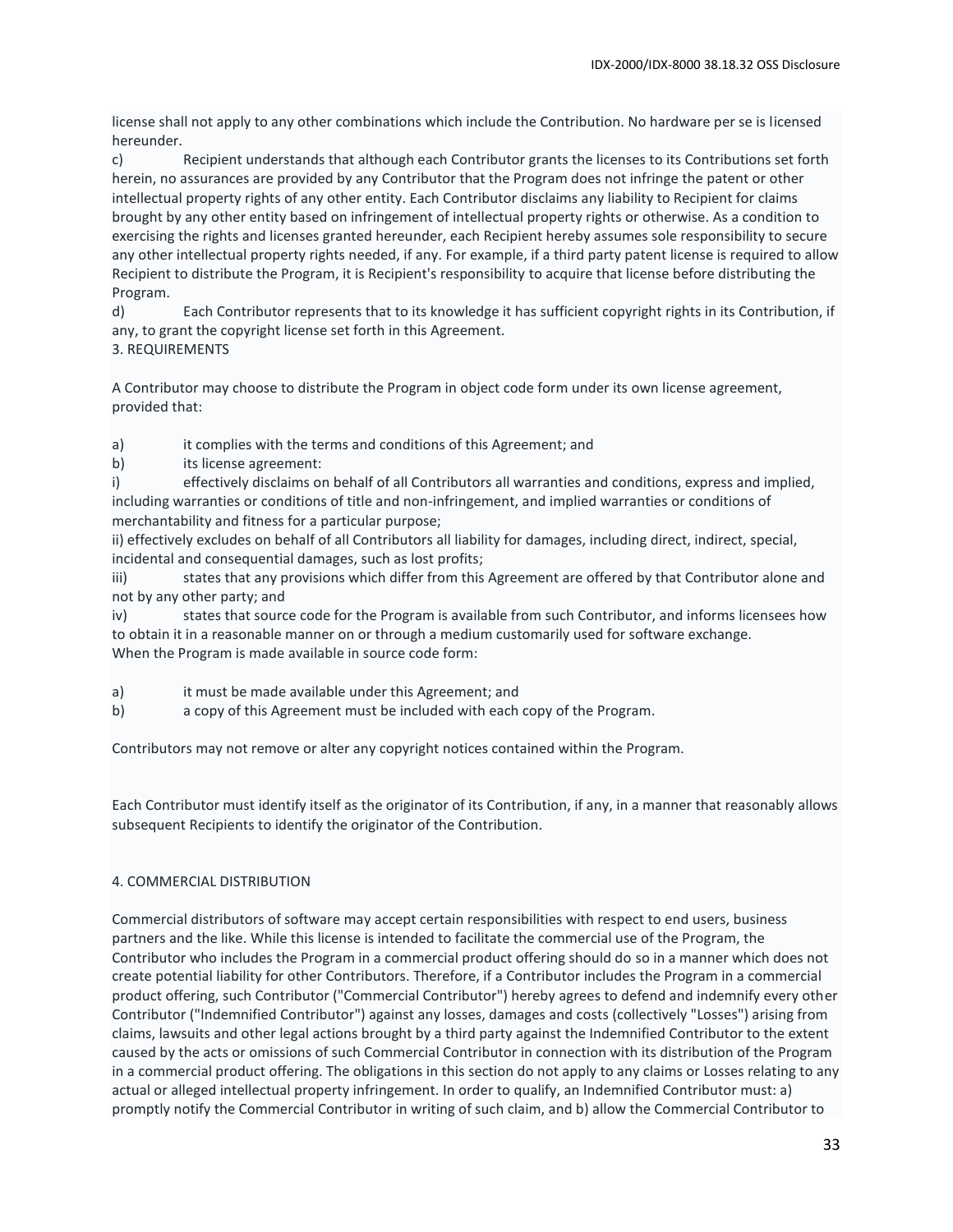control, and cooperate with the Commercial Contributor in, the defense and any related settlement negotiations. The Indemnified Contributor may participate in any such claim at its own expense.

For example, a Contributor might include the Program in a commercial product offering, Product X. That Contributor is then a Commercial Contributor. If that Commercial Contributor then makes performance claims, or offers warranties related to Product X, those performance claims and warranties are such Commercial Contributor's responsibility alone. Under this section, the Commercial Contributor would have to defend claims against the other Contributors related to those performance claims and warranties, and if a court requires any other Contributor to pay any damages as a result, the Commercial Contributor must pay those damages.

#### 5. NO WARRANTY

EXCEPT AS EXPRESSLY SET FORTH IN THIS AGREEMENT, THE PROGRAM IS PROVIDED ON AN "AS IS" BASIS, WITHOUT WARRANTIES OR CONDITIONS OF ANY KIND, EITHER EXPRESS OR IMPLIED INCLUDING, WITHOUT LIMITATION, ANY WARRANTIES OR CONDITIONS OF TITLE, NON-INFRINGEMENT, MERCHANTABILITY OR FITNESS FOR A PARTICULAR PURPOSE. Each Recipient is solely responsible for determining the appropriateness of using and distributing the Program and assumes all risks associated with its exercise of rights under this Agreement, including but not limited to the risks and costs of program errors, compliance with applicable laws, damage to or loss of data, programs or equipment, and unavailability or interruption of operations.

#### 6. DISCLAIMER OF LIABILITY

EXCEPT AS EXPRESSLY SET FORTH IN THIS AGREEMENT, NEITHER RECIPIENT NOR ANY CONTRIBUTORS SHALL HAVE ANY LIABILITY FOR ANY DIRECT, INDIRECT, INCIDENTAL, SPECIAL, EXEMPLARY, OR CONSEQUENTIAL DAMAGES (INCLUDING WITHOUT LIMITATION LOST PROFITS), HOWEVER CAUSED AND ON ANY THEORY OF LIABILITY, WHETHER IN CONTRACT, STRICT LIABILITY, OR TORT (INCLUDING NEGLIGENCE OR OTHERWISE) ARISING IN ANY WAY OUT OF THE USE OR DISTRIBUTION OF THE PROGRAM OR THE EXERCISE OF ANY RIGHTS GRANTED HEREUNDER, EVEN IF ADVISED OF THE POSSIBILITY OF SUCH DAMAGES.

#### 7. GENERAL

If any provision of this Agreement is invalid or unenforceable under applicable law, it shall not affect the validity or enforceability of the remainder of the terms of this Agreement, and without further action by the parties hereto, such provision shall be reformed to the minimum extent necessary to make such provision valid and enforceable.

If Recipient institutes patent litigation against a Contributor with respect to a patent applicable to software (including a cross-claim or counterclaim in a lawsuit), then any patent licenses granted by that Contributor to such Recipient under this Agreement shall terminate as of the date such litigation is filed. In addition, if Recipient institutes patent litigation against any entity (including a cross-claim or counterclaim in a lawsuit) alleging that the Program itself (excluding combinations of the Program with other software or hardware) infringes such Recipient's patent(s), then such Recipient's rights granted under Section 2(b) shall terminate as of the date such litigation is filed.

All Recipient's rights under this Agreement shall terminate if it fails to comply with any of the material terms or conditions of this Agreement and does not cure such failure in a reasonable period of time after becoming aware of such noncompliance. If all Recipient's rights under this Agreement terminate, Recipient agrees to cease use and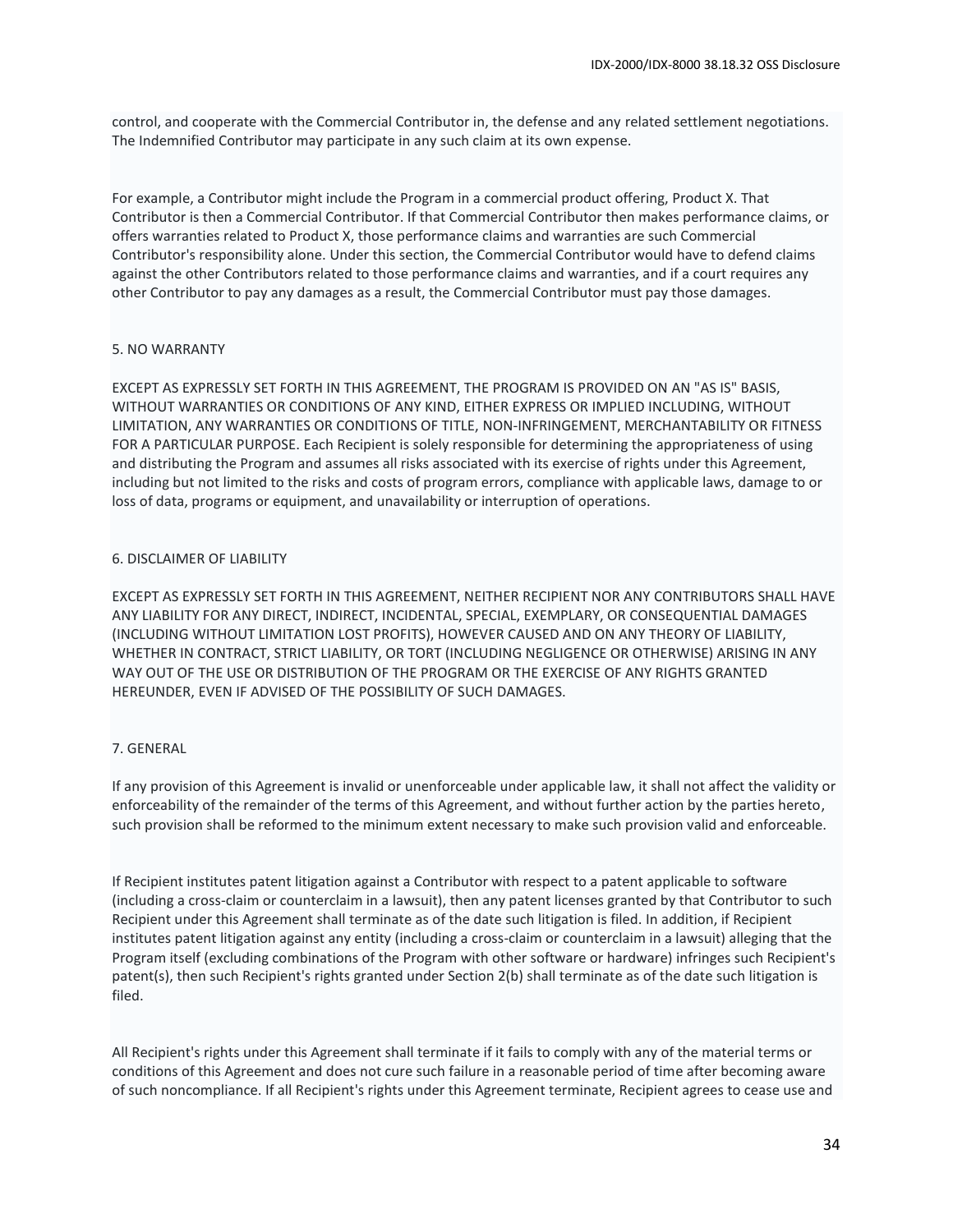distribution of the Program as soon as reasonably practicable. However, Recipient's obligations under this Agreement and any licenses granted by Recipient relating to the Program shall continue and survive.

Everyone is permitted to copy and distribute copies of this Agreement, but in order to avoid inconsistency the Agreement is copyrighted and may only be modified in the following manner. The Agreement Steward reserves the right to publish new versions (including revisions) of this Agreement from time to time. No one other than the Agreement Steward has the right to modify this Agreement. IBM is the initial Agreement Steward. IBM may assign the responsibility to serve as the Agreement Steward to a suitable separate entity. Each new version of the Agreement will be given a distinguishing version number. The Program (including Contributions) may always be distributed subject to the version of the Agreement under which it was received. In addition, after a new version of the Agreement is published, Contributor may elect to distribute the Program (including its Contributions) under the new version. Except as expressly stated in Sections 2(a) and 2(b) above, Recipient receives no rights or licenses to the intellectual property of any Contributor under this Agreement, whether expressly, by implication, estoppel or otherwise. All rights in the Program not expressly granted under this Agreement are reserved.

This Agreement is governed by the laws of the State of New York and the intellectual property laws of the United States of America. No party to this Agreement will bring a legal action under this Agreement more than one year after the cause of action arose. Each party waives its rights to a jury trial in any resulting litigation.

#### **Eclipse Public License - v 1.0**

THE ACCOMPANYING PROGRAM IS PROVIDED UNDER THE TERMS OF THIS ECLIPSE PUBLIC LICENSE ("AGREEMENT"). ANY USE, REPRODUCTION OR DISTRIBUTION OF THE PROGRAM CONSTITUTES RECIPIENT'S ACCEPTANCE OF THIS AGREEMENT.

#### **1. DEFINITIONS**

#### "Contribution" means:

a) in the case of the initial Contributor, the initial code and documentation distributed under this Agreement, and

b) in the case of each subsequent Contributor:

i) changes to the Program, and

ii) additions to the Program;

where such changes and/or additions to the Program originate from and are distributed by that particular Contributor. A Contribution 'originates' from a Contributor if it was added to the Program by such Contributor itself or anyone acting on such Contributor's behalf. Contributions do not include additions to the Program which: (i) are separate modules of software distributed in conjunction with the Program under their own license agreement, and (ii) are not derivative works of the Program.

"Contributor" means any person or entity that distributes the Program.

"Licensed Patents" mean patent claims licensable by a Contributor which are necessarily infringed by the use or sale of its Contribution alone or when combined with the Program.

"Program" means the Contributions distributed in accordance with this Agreement.

"Recipient" means anyone who receives the Program under this Agreement, including all Contributors.

#### **2. GRANT OF RIGHTS**

a) Subject to the terms of this Agreement, each Contributor hereby grants Recipient a non-exclusive, worldwide, royalty-free copyright license to reproduce, prepare derivative works of, publicly display, publicly perform, distribute and sublicense the Contribution of such Contributor, if any, and such derivative works, in source code and object code form.

b) Subject to the terms of this Agreement, each Contributor hereby grants Recipient a non-exclusive, worldwide, royalty-free patent license under Licensed Patents to make, use, sell, offer to sell, import and otherwise transfer the Contribution of such Contributor, if any, in source code and object code form. This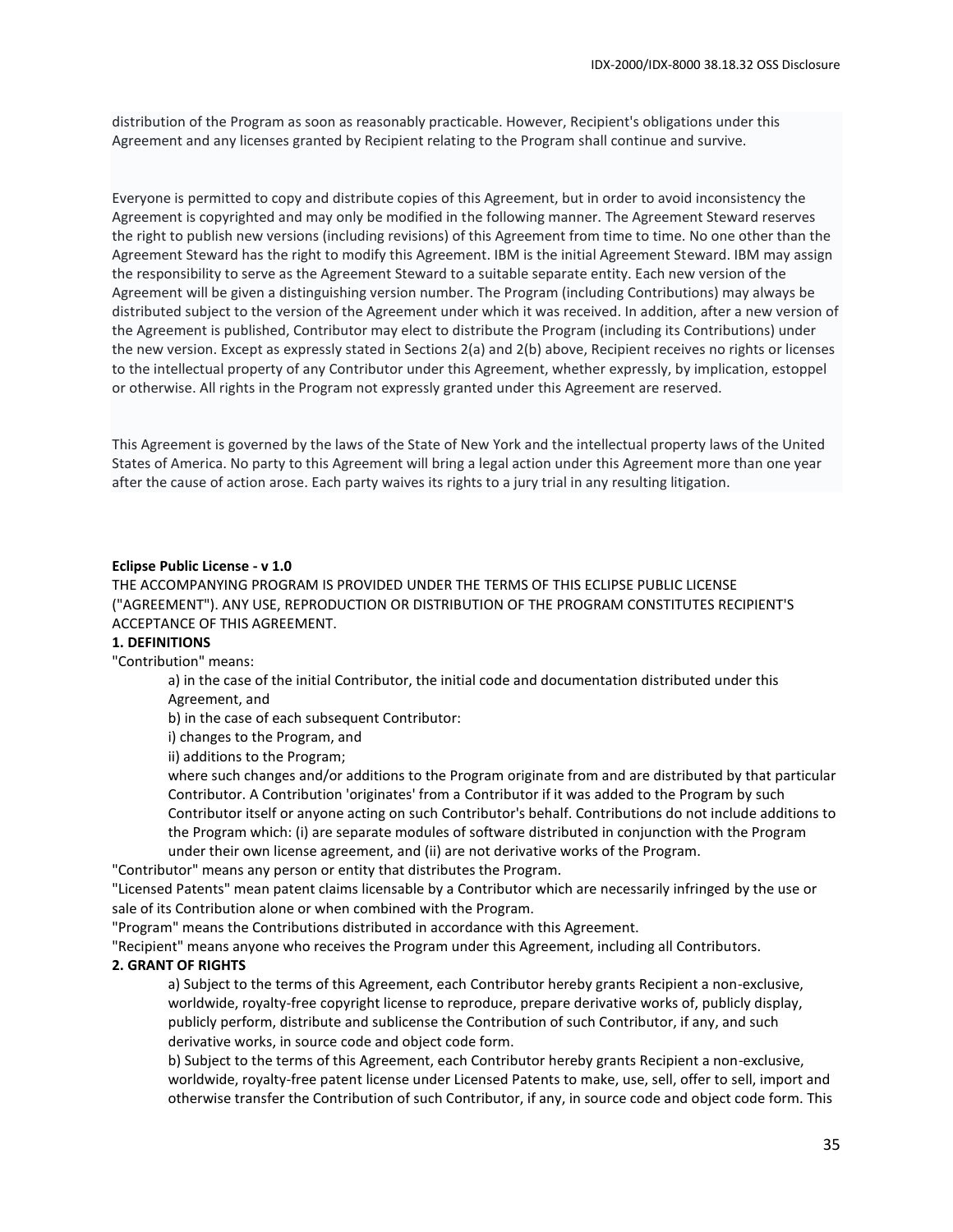patent license shall apply to the combination of the Contribution and the Program if, at the time the Contribution is added by the Contributor, such addition of the Contribution causes such combination to be covered by the Licensed Patents. The patent license shall not apply to any other combinations which include the Contribution. No hardware per se is licensed hereunder.

c) Recipient understands that although each Contributor grants the licenses to its Contributions set forth herein, no assurances are provided by any Contributor that the Program does not infringe the patent or other intellectual property rights of any other entity. Each Contributor disclaims any liability to Recipient for claims brought by any other entity based on infringement of intellectual property rights or otherwise. As a condition to exercising the rights and licenses granted hereunder, each Recipient hereby assumes sole responsibility to secure any other intellectual property rights needed, if any. For example, if a third party patent license is required to allow Recipient to distribute the Program, it is Recipient's responsibility to acquire that license before distributing the Program.

d) Each Contributor represents that to its knowledge it has sufficient copyright rights in its Contribution, if any, to grant the copyright license set forth in this Agreement.

#### **3. REQUIREMENTS**

A Contributor may choose to distribute the Program in object code form under its own license agreement, provided that:

a) it complies with the terms and conditions of this Agreement; and

b) its license agreement:

i) effectively disclaims on behalf of all Contributors all warranties and conditions, express and implied, including warranties or conditions of title and non-infringement, and implied warranties or conditions of merchantability and fitness for a particular purpose;

ii) effectively excludes on behalf of all Contributors all liability for damages, including direct, indirect, special, incidental and consequential damages, such as lost profits;

iii) states that any provisions which differ from this Agreement are offered by that Contributor alone and not by any other party; and

iv) states that source code for the Program is available from such Contributor, and informs licensees how

to obtain it in a reasonable manner on or through a medium customarily used for software exchange.

When the Program is made available in source code form:

a) it must be made available under this Agreement; and

b) a copy of this Agreement must be included with each copy of the Program.

Contributors may not remove or alter any copyright notices contained within the Program.

Each Contributor must identify itself as the originator of its Contribution, if any, in a manner that reasonably allows subsequent Recipients to identify the originator of the Contribution.

#### **4. COMMERCIAL DISTRIBUTION**

Commercial distributors of software may accept certain responsibilities with respect to end users, business partners and the like. While this license is intended to facilitate the commercial use of the Program, the Contributor who includes the Program in a commercial product offering should do so in a manner which does not create potential liability for other Contributors. Therefore, if a Contributor includes the Program in a commercial product offering, such Contributor ("Commercial Contributor") hereby agrees to defend and indemnify every other Contributor ("Indemnified Contributor") against any losses, damages and costs (collectively "Losses") arising from claims, lawsuits and other legal actions brought by a third party against the Indemnified Contributor to the extent caused by the acts or omissions of such Commercial Contributor in connection with its distribution of the Program in a commercial product offering. The obligations in this section do not apply to any claims or Losses relating to any actual or alleged intellectual property infringement. In order to qualify, an Indemnified Contributor must: a) promptly notify the Commercial Contributor in writing of such claim, and b) allow the Commercial Contributor to control, and cooperate with the Commercial Contributor in, the defense and any related settlement negotiations. The Indemnified Contributor may participate in any such claim at its own expense.

For example, a Contributor might include the Program in a commercial product offering, Product X. That Contributor is then a Commercial Contributor. If that Commercial Contributor then makes performance claims, or offers warranties related to Product X, those performance claims and warranties are such Commercial Contributor's responsibility alone. Under this section, the Commercial Contributor would have to defend claims